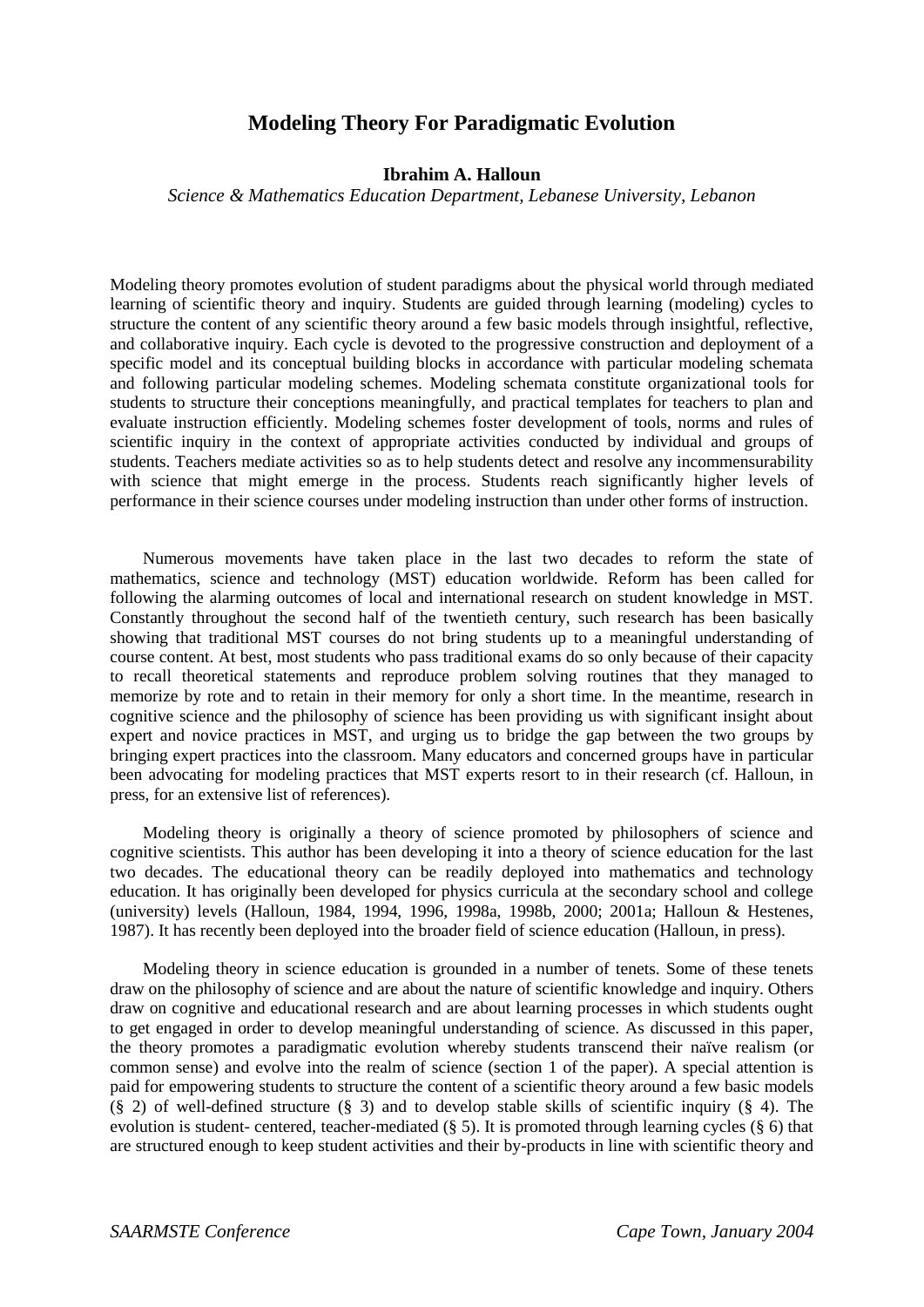inquiry, yet flexible enough to account for differences in students' initial knowledge state and to allow for insightful self-regulation. As such, modeling theory has constantly shown its efficacy when deployed in science education and especially in physics courses at the secondary school and college levels  $(\S 7)$ .

## **1. Paradigmatic evolution**

In 1910, Dewey argued that "the future of civilization depends upon the widening spread and deepening hold of the scientific habit of mind…, [the kind of habit] that to some extent the natural common sense of mankind has been interfered with to its detriment…; the problem of problems in our education is therefore to discover how to mature and make effective this scientific habit" (Archambault, 1974, pp. 190, 191). About a century later, and despite numerous similar calls worldwide, Dewey's "creed of life" is not fulfilled yet. The reason is partly because, as Dewey argued, "science has been so frequently presented just as so much ready-made knowledge, so much subjectmatter of fact and law, rather than as the effective method of inquiry into any subject-matter… a method of thinking, an attitude of mind, after the pattern of which mental habits are to be *transformed*" (ibid, pp. 183, 187, italics added).

The transformation Dewey is calling for is, from our point of view, a comprehensive transformation in student *natural paradigms*\*, i.e., paradigms about the physical world. It is a paradigmatic evolution from the realm of naïve realism or common sense to the realm of science. This entails an evolution of all aspects of student paradigms, aspects that extend from underlying canons to various conceptions (concepts, laws, and other theoretical statements), tools and processes, and that encompass various cognitive factors that affect learning.

Educational research on students' inquiry and conceptions about the real world reveals that their natural paradigms have many components that differ significantly from those of scientific paradigms, and that they are by far not as systematically, reliably or coherently articulated as their scientific counterparts. This should come of no surprise to us. Students are not afforded in their everyday life, or even at school, the sort of physical environment or the kind of social interaction that scientists are afforded in their observatories, research facilities and professional organizations. In this respect, scientists and students live in different worlds, and the two groups are driven by two different cultures (Cobern, 1995) of different goals, commitments, concerns and requirements (Reif & Larkin, 1991).

To each scientific paradigm corresponds a variety of student natural paradigms, and this, irrespective of the demarcation lines we might draw between various scientific paradigms. A student paradigm often consists of a mix of components some of which may be somewhat compatible with modern scientific paradigms, others at odds with the latter and often reminiscent of paradigms that dominated the pre-Galilean era of science, and that relied heavily on common sense, perceptual experience (Cobern, 1993; Halloun, 1986; Halloun & Hestenes 1985a; Helm & Novak, 1983; Novak, 1987, 1993).

- 3. It provides necessary conceptions, conceptual tools and methodology for conducting the activity and for refining the paradigm subsequently.
- 4. It supplies appropriate mnemonics for consciously retrieving necessary means and method from memory.

A paradigm is, for us, a conceptual system that governs explicitly a person's conscious experience in a given situation as follows (Halloun, in press):

<sup>1.</sup> It determines the conditions that trigger every voluntary activity in the experience.

<sup>2.</sup> It sets forth standards, rules and guidelines for choosing and processing all that is necessary for the reification and continuous evaluation of the activity. This includes selection and analysis of empirical data when the experience is with physical realities.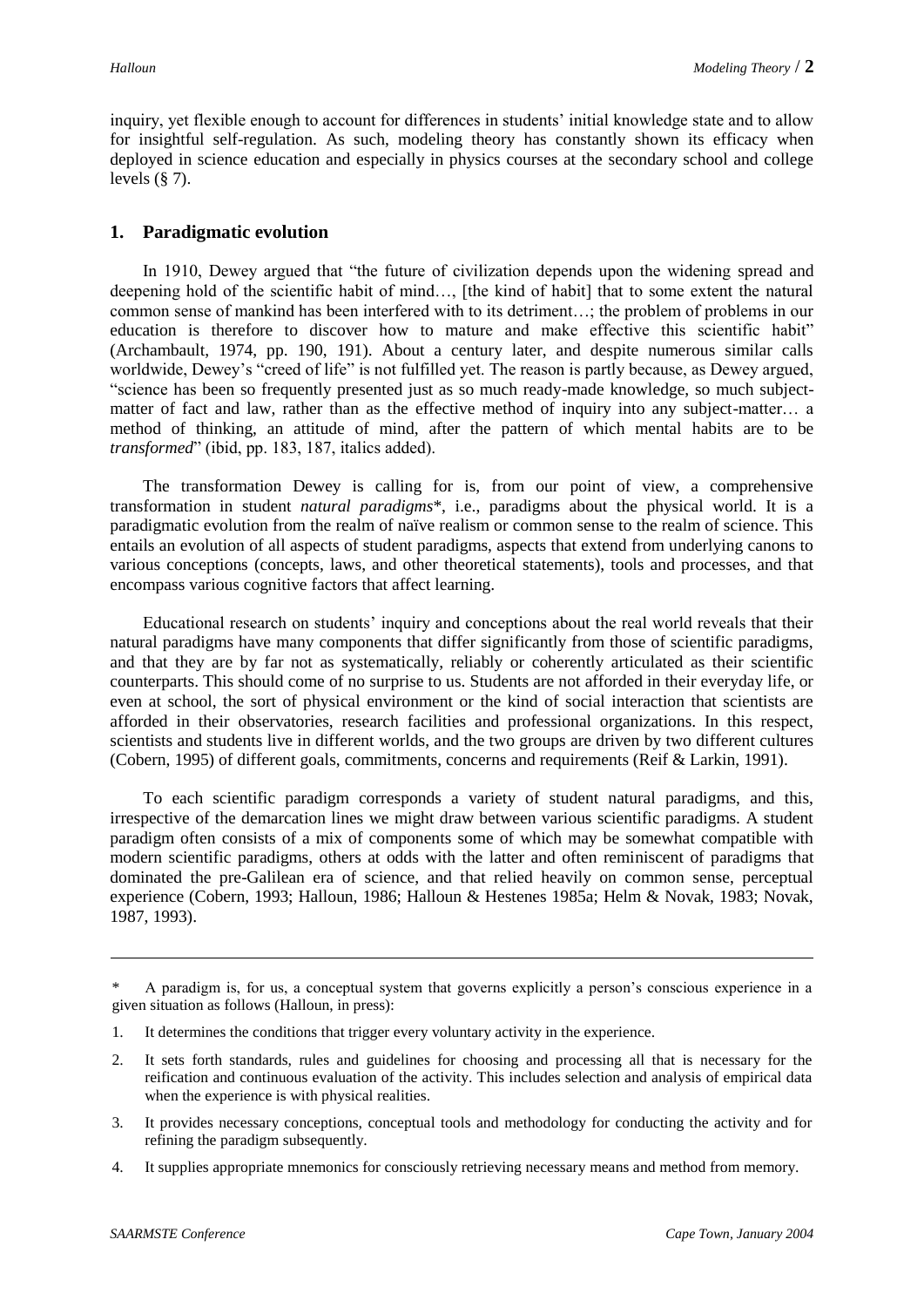An alternative look at student natural paradigms is offered by Bachelard (1940) and Mortimer (1995) whose works imply that nobody holds a single natural paradigm, but that every human being, whether a student or a scientist, holds a mix of natural paradigms, some in agreement with science others at odds with it. These paradigms make up the person's *paradigmatic profile*. Various components of a paradigmatic profile may be at different levels of maturity and complexity depending on the individual's personal experience. Depending on such experience, a given conception may be confined to a single paradigm, or it may have different alternatives distributed across different paradigms (Halloun, in press).

A scientist paradigmatic profile is dominated by two broad dimensions, i.e., two broad paradigms, one governed by *classical* scientific realism (CR), the other by *modern* scientific realism (MR). We speak of scientific *realism* because scientific conceptions *correspond* to physical realities, and each conception *represents* a set of these realities in specific respects and to a certain extent. This does not ignore the fact that scientists invent their conceptions (just like ordinary people do) in order to *reconstruct*, in a convenient way, what they represent in the real world. The viability of each dimension (CR or MR) is well-established by a concerned scientific community within well-defined scopes and limits of approximation, and the two dimensions complement one another in specific respects. A physicist may use a Newtonian model (from a classical paradigm) to study the motion of a given physical object, and then shift to a relativistic (modern) model to study the same motion or a similar one, should s/he desires to significantly improve the precision of the outcomes. In contrast, paradigmatic profiles of ordinary people, students in MST courses included, do not have their scopes and limits of viability well delineated, and various paradigms often overlap one another in conflicting ways. A student might have recourse to a particular model when studying a given movement (say, a positivist model), and then to a contradictory model (say, a classical, Newtonian one) when dealing with a similar movement actually governed, from a scientific perspective, by the same model.

Of the two broad dimensions mentioned above, the paradigmatic profile of an ordinary person seldom includes a modern one. Still, no scientific dimension, including the classical one, can be as important for an ordinary person as it is for a scientist. Hence, while the profile of a scientist is dominated, to variable degrees, by CR and MR, the profile of an ordinary person often consists of an unbalanced and incoherent mix of paradigms governed by *naïve\* realism* (NR) or some sort of classical realism (CR). We refer to the latter mix: (a) as common sense (CS) profile, when there is some balance between NR and CR, and (b) as naïve profile, when it is dominated by NR (Figure 1). Similarly, a non-scientific natural paradigm is referred to as naïve paradigm when dominated by NR, and as common sense paradigm when underlined somewhat more by CR than NR. A person with a naïve paradigmatic profile is called naïve realist.

What corresponds to a given science course in the dimensions of a student paradigmatic profile (mostly NR and CR) varies in content and size from one course to another, depending on the nature of the physical realities involved, and on student familiarity with these realities. The corresponding naïve realism dimension often consists of two parts. The first NR part corresponds to situations where the expressed naïve ideas may be locally coherent in the sense that they may allow apparently consistent inferences in closely related domains; these ideas may be considered as viable (with trepidation) when confined to these domains (Reif & Larkin, 1991). Some of the viable ideas might still be at the level of

A good proportion of naïve realists hold, in many respects, a positivist perspective on physical realities, and believe mistakenly that modern science does the same. They believe that salient features of physical realities are exposed directly to our senses and that human knowledge, including scientific knowledge, mirrors the apparent world. Many of them believe, like Mach, that scientists do not admit the existence of any physical reality unless they can perceive it directly with their bare senses or with some instruments ("esse est percipi"). Naïve realists also maintain that one should, and can, observe physical realities without any influence of prior knowledge, and this in order to guarantee the objectivity of constructed knowledge. In this respect, they believe that scientists collect and analyze empirical data in an inductive Baconian approach, without any à priori hypotheses or any à priori judgment regarding primary (salient) and secondary (inconsequential) details they need to concentrate on (Halloun, in press).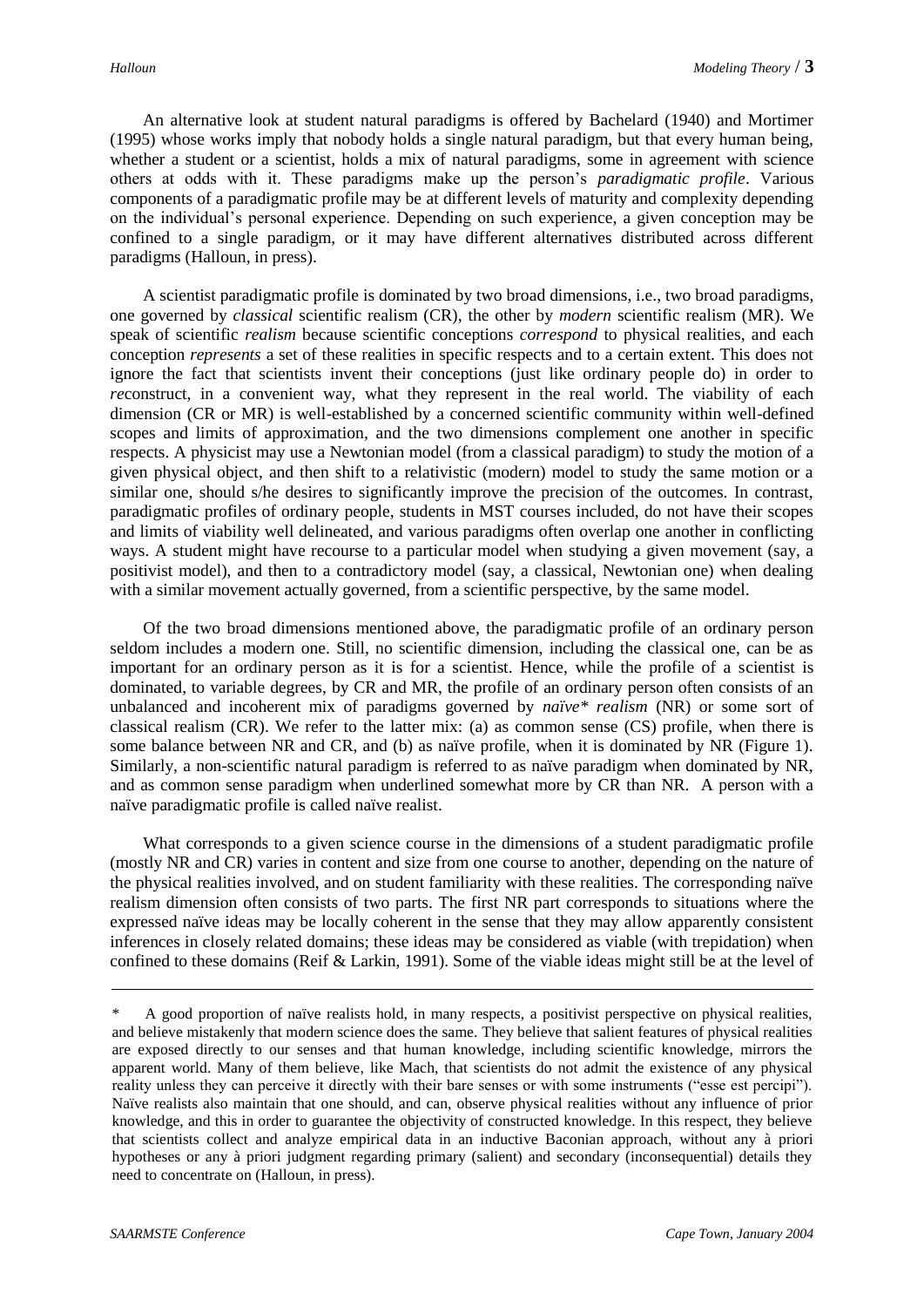

**Figure 1**. Paradigmatic profiles (Halloun, in press).

Bars are not to scale in the above bar charts, and bars' relative heights reflect an ordinal and not a proportional order of magnitude.

My own natural paradigmatic profile is currently dominated more by classical scientific realism (CR) than by modern scientific realism (MR) because my professional experience has so far been concerned more with CR than with MR. The naïve realism (NR) dimension is mostly about physical realities that are the object of scientific fields outside my domain of expertise, and which I casually contemplate.

uncorroborated beliefs, while others could have already been corroborated in some respects, though insufficiently, in the student personal experience. The second NR part corresponds to situations where naïve realism could not apply under any circumstance, and where CR could be more appropriate from a scientist perspective. Like the first part, this one includes uncorroborated beliefs, as well as other ideas that appear to be duly corroborated in the student mind but whose claimed evidence is actually unreliable or not conforming to accepted scientific theory. The NR dimension is thus incoherent, and it often leads to inconsistent inferences and contradictions.

In contrast, the CR dimension of a student paradigmatic profile consists of ideas that are all relatively viable. The size of this dimension by correspondence to a given science course is evidently smaller for students than for scientists concerned with the content of the course, and the more remote the course is from everyday life, the smaller the CR dimension in student profile. Needless to say that viability is not ascertained here to a high degree of rigor. A component of a student profile is considered "viable" only to the extent that it is closer to a scientific viewpoint rather than to a naïve one.

The mismatch between student and scientist natural paradigms takes in many respects the form of a "clash of cultures". For many students, and especially naïve realists, science looks like a foreign culture that is being forced on them and that can only be met with resistance (Cobern, 1995). At best, students resign themselves to the authority of teacher and textbook and learn things by rote only to satisfy curriculum requirements. They often end up with a sort of *cognitive dissonance* between what they learn in science courses and the way they interact with physical realities of everyday life, a way that remains mostly driven by naïve realism. The dissonance is often so deep that no educational theory or schooling system can ever entirely close the gap between naïve realism and its scientific counterparts. We do not claim that modeling theory can do so either. In fact, no formal education should even consider a radical paradigmatic evolution (or paradigmatic shift in the Kuhnian sense) whereby secondary school or even college students transform their common sense or naïve paradigms entirely into scientific paradigms. A more reasonable credo is to *transform naïve and common sense paradigmatic profiles*, and not paradigms, into more viable profiles whereby the naïve dimensions (NR in Figure 1) would be significantly reduced in favor of scientific dimensions (mainly CR in this figure).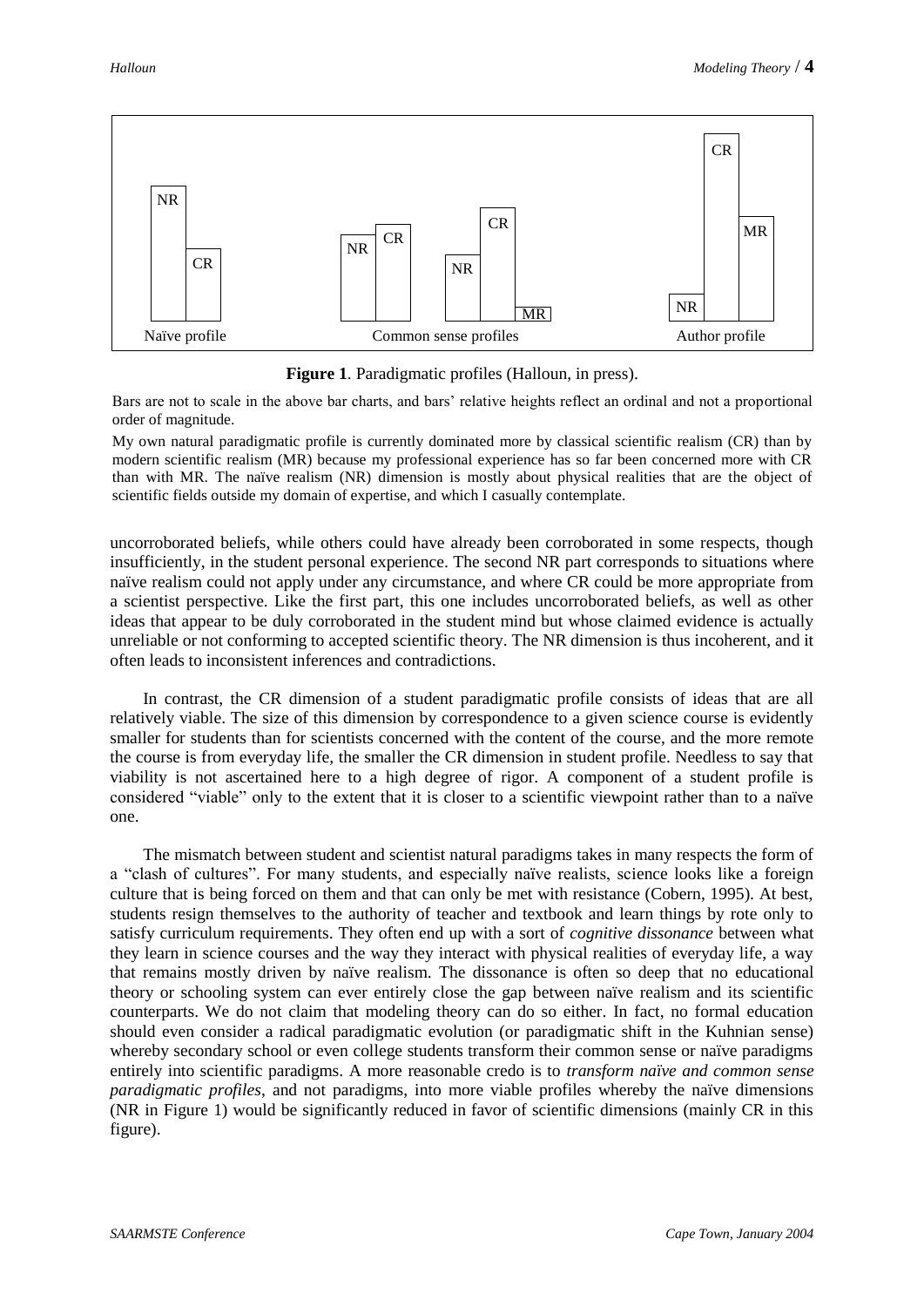Eliminating naïve realism (NR) altogether from any person's paradigmatic profile would be a farfetched target for many reasons discussed elsewhere (Halloun, in press). As suggested by Bachelard (1940) and Mortimer (1995), educators should instead concentrate on: (a) making students realize the limitations of the naïve part of their profile, and thus (b) the necessity to build up the viable counterpart in the scientific direction. Modeling theory calls for an evolution of students' paradigmatic profiles along these lines, an evolution that significantly reduces the naïve realism dimension and that raises the classical and modern scientific realism dimensions to *realistic levels*. These levels, as we shall argue next, correspond to what we call basic models in any scientific theory that is the object of a science course.

## **2. Middle-out theory structure**

Many cognitive scientists have shown that, in accordance with the theory of prototypes and basiclevel categories of Eleanor Rosch, "categories are not merely organized in a hierarchy from the most general to the most specific, but are also organized so that the categories that are cognitively basic are 'in the middle' of a general-to-specific hierarchy… Categories are not organized just in terms of simple taxonomic hierarchies. Instead, categories 'in the middle' of a hierarchy are the most basic, relative to a variety of psychological criteria" (Lakoff, 1987, pp. 13 and 56). For example, "dog" is "in the middle" of a hierarchy between "animal" and "retriever", just as "chair" is between "furniture" and "rocker" (Figure 2). Categories in the middle (e.g.) are *basic* in the sense that: (a) they ensure best a cohesive structure of human knowledge of any type, and that (b) they constitute the most accessible, efficient and reliable building blocks in knowledge construction and deployment.

| Categories Hierarchy (according to Eleanor Rosch & George Lakoff) |                     |                  |              |  |  |  |  |
|-------------------------------------------------------------------|---------------------|------------------|--------------|--|--|--|--|
| <b>SUPERORDINATE</b>                                              | Animal              |                  | Furniture    |  |  |  |  |
| <b>BASIC LEVEL</b>                                                | Dog                 |                  | Chair        |  |  |  |  |
| <b>SUBORDINATE</b>                                                | Retriever           |                  | Rocker       |  |  |  |  |
| Real World Structural Hierarchy:                                  |                     |                  |              |  |  |  |  |
| <b>SUPERORDINATE</b>                                              | Matter              |                  | Galaxy       |  |  |  |  |
| <b>BASIC LEVEL</b>                                                | Atom                |                  | Solar System |  |  |  |  |
| <b>SUBORDINATE</b>                                                | Elementary particle |                  | Planet       |  |  |  |  |
| Conceptual Hierarchy in a Scientific Theory:                      |                     |                  |              |  |  |  |  |
| <b>SUPERORDINATE</b>                                              |                     | Theory           |              |  |  |  |  |
| <b>BASIC LEVEL</b>                                                |                     | Model            |              |  |  |  |  |
| SUBORDINATE                                                       | Concept             |                  |              |  |  |  |  |
| Model Hierarchy:                                                  |                     |                  |              |  |  |  |  |
| <b>SUPERORDINATE</b>                                              |                     | Emergent model   |              |  |  |  |  |
| <b>BASIC LEVEL</b>                                                |                     | Basic model      |              |  |  |  |  |
| <b>SUBORDINATE</b>                                                |                     | Subsidiary model |              |  |  |  |  |

**Figure 2**. Middle-out hierarchies.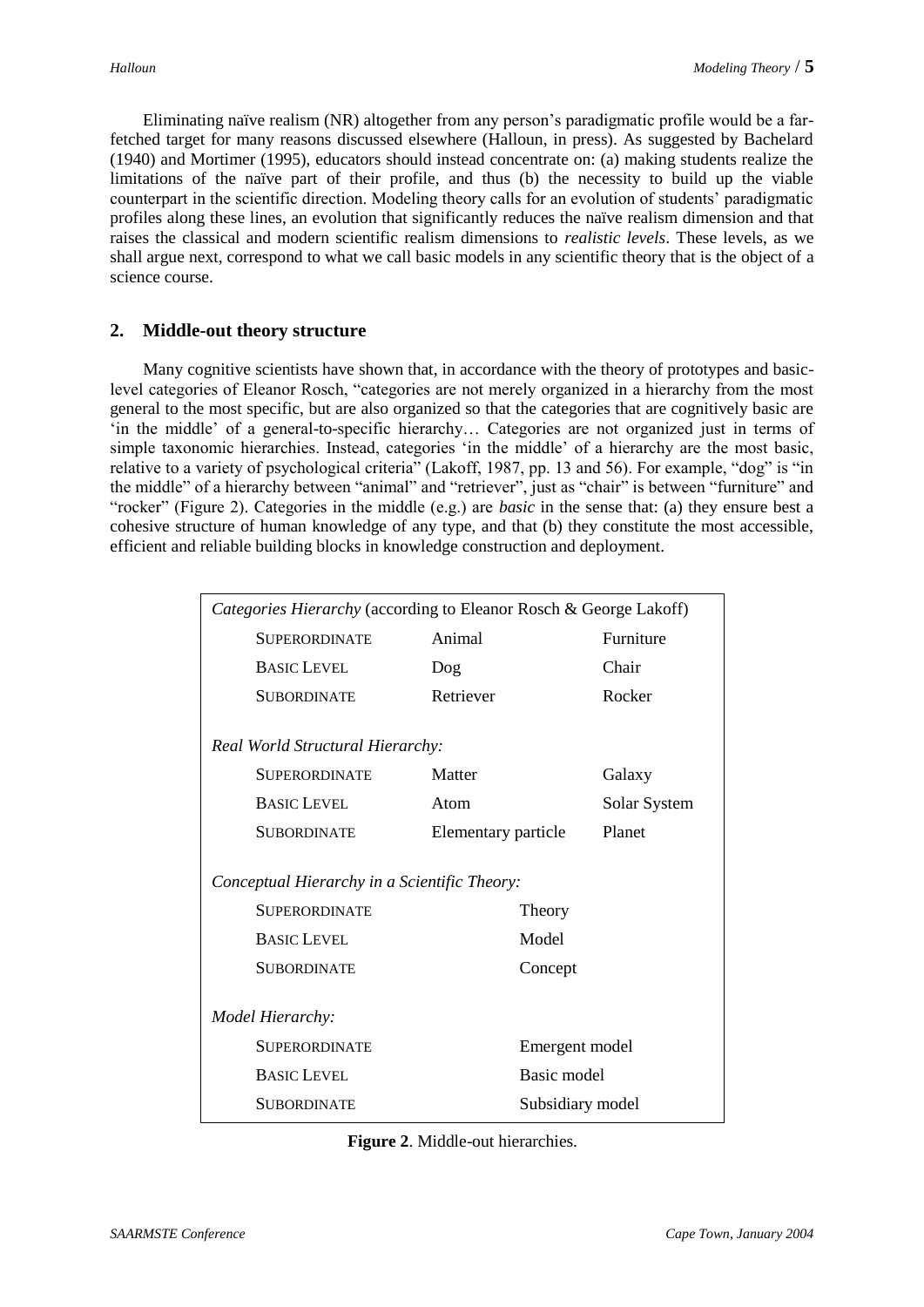The middle-out hierarchy extends, from our point of view, from physical systems in the real world to conceptual systems in the paradigmatic world as indicated in Figure 2. Scientific theories provide the "content" core of a scientific paradigm, and models are 'in the middle' of conceptual hierarchy, between theory and concept. A *scientific theory* consists, for us, of: (a) a set of models or families of models, and (b) a set of particular rules and theoretical statements that govern model construction and deployment and that relate models to one another and to specific patterns in the real world. A *scientific model is a representation of a specific pattern* in the real world. The pattern may be about the structure or the behavior of a number of physical systems, systems spread out throughout space and time in the universe. The model is a conceptual system mapped onto the physical pattern in the manner described in the following section of this paper. Mapping is done so that the model captures only the essence of the pattern, essence consisting of only *primary* features that are salient to the model function, and not all details in the systems generating the pattern. The model may serve to: (a) describe, explain, and predict (or postdict) the pattern in question, and, eventually (b) control or change physical realities exhibiting the pattern, and (c) reify the pattern in new realities.

The model-centered, middle-out structure of scientific theory ensures theory coherence and consistency from an epistemological perspective, and it facilitates the development of scientific knowledge from a cognitive perspective. A scientific model is to theory and concept what an atom is to matter and elementary particles respectively. Each elementary particle is essential in the structure of matter, but its importance cannot be conceived independently of its interaction with other particles inside an atom. It's the atom and not elementary particles that give us a coherent and meaningful picture of matter, and it's the atom that displays best the role of each elementary particle in matter structure. Now, Bohr's model of the atom is essential for understanding hydrogen-like atoms, and is often referred to as a "model" in physical science textbooks. However, other scientific models are seldom referred to or even presented as such, which would give students the false impression that Bohr's model is about the only scientific "model". Furthermore, various concepts and laws are often presented episodically, one after another in a given chapter, without relating them to one another in the context of appropriate models, whether implicitly or explicitly. Students are thus deprived of the opportunity of developing a coherent, model-based, picture of scientific theory, and end up with a piecemeal, fragmented picture of the world. To get a feel of this picture, imagine what your knowledge about physical realities would look like should you've learned at school that matter consists of elementary particles and no mention was ever made to you about the atom.

Models in a given scientific theory can also be categorized in a middle-out hierarchy as shown at the bottom of Figure 2. In the middle of model hierarchy are basic models. A *basic model* is one that is simple enough to facilitate student understanding of fundamental tenets and conceptions (concepts, laws, etc.) of the respective theory and development of fundamental tools, skills and habits of scientific inquiry. Yet a basic model is generic enough to serve in the construction of more complex models in the theory. The set of basic models in Newtonian theory are given in Figure 3. A student needs to understand the entire set of basic models so that s/he could meaningfully learn the respective scientific theory, and realize a meaningful paradigmatic evolution.

At the subordinate level of the category of models are subsidiary models. A *subsidiary model* is a simplified basic model, a particular case that students may usually be most accustomed to in their everyday life and that can serve as a stepping stone for the comprehensive construction of the basic model in question. For example, the model of a particle in free fall (objects falling in vacuum in the absence of any force except for gravity) is a subsidiary model in Newtonian theory. It serves in the manner described in sections 5 and 6 of this paper for the progressive construction of the uniformly accelerated particle model (Fig. 3). At the superordinate level of the model category are emergent models. An *emergent model* is one that may be constructed by putting together two or more basic models in order to represent a pattern that cannot be represented by either basic model separately. The model of a bound particle in uniformly accelerated circular motion is an example of emergent models. It emerges from combining two basic models in Newtonian theory, the uniformly accelerated particle model and the bound particle in uniform circular motion (Fig. 3).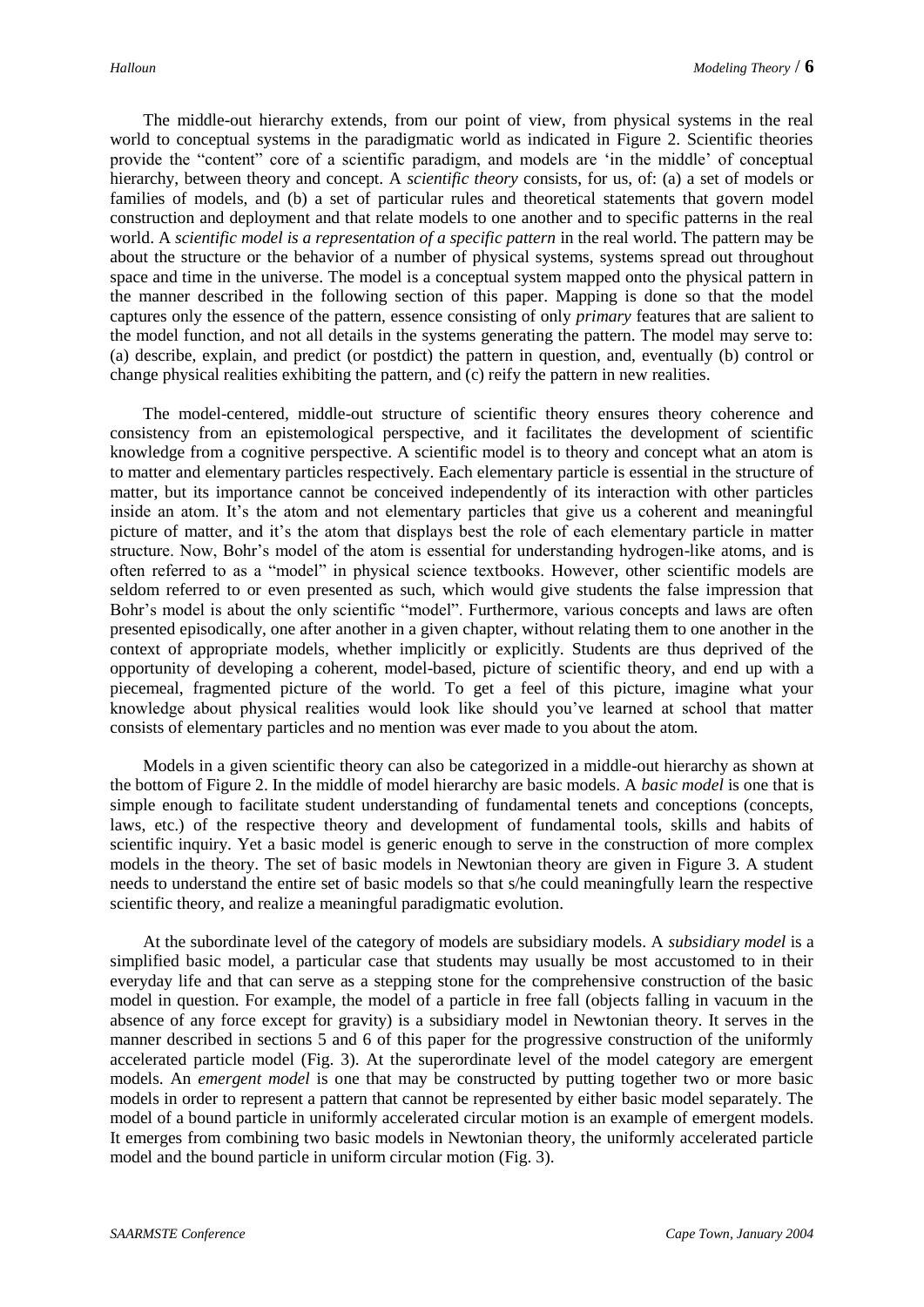### *Free particle*

Physical objects subject to no net force ( $\Sigma F_i = 0$ ), and thus maintaining constant velocity in any inertial reference system  $(a = 0, v = constant)$ .

#### *Uniformly accelerated particle*

Physical objects in linear or parabolic translation with constant acceleration (*a* = constant) under a net constant force ( $\Sigma F_i$  = constant).

#### *Bound particle in harmonic oscillation*

Physical objects undergoing periodic back and forth translation (sinusoidal *a* function) under a net force that is proportional to their displacement from a center of force  $(\Sigma F_i \propto \Delta r)$ . This model is often called simple harmonic oscillator.

#### *Bound particle in uniform circular motion*

Physical objects in uniform circular translation ( $a = v^2/r$ ) under a net centripetal force ( $\Sigma F_i \propto r/r^2$ ) of constant magnitude.

#### *Particle under impulsive interaction*

Physical objects whose linear momentum changes significantly, and almost instantaneously, like in the case of collision, under a variable net force  $(\Sigma F_i = f(t))$  exerted for a very short period.

**Figure 3**: Basic particle models in Newtonian theory of classical mechanics, with an outline of the translational pattern that each model represents in inertial reference systems.

Particle models refer to physical objects the internal structure of which can be ignored when they are in *translation* without rotation or precession, in a specific reference system. Each *basic* particle model is made up of a single, dimensionless object: a particle.

Some cognitive scientists, linguists and other researchers have argued that model-centered epistemology is not restricted to scientific paradigms, but that it extends to all sorts of human knowledge, and even to that of some animals (Johnson-Laird, 1983, p. 405 ff.). Bower and Morrow (1990) argue that "we build mental models that represent significant aspects of our physical and social world, and we manipulate elements of those models when we think, plan, and try to explain events of that world". Meanwhile, Johnson-Laird, Hestenes and others express a more radical position. According to Johnson-Laird (1983, p. 402), "all our knowledge of the world depends on our ability to construct models of it", and according to Hestenes (1995) "we come to know real objects (their properties and processes) only by constructing models to represent them in the mind" [italics added]. A more moderate position is expressed by Lakoff (1987) who argues that we "use cognitive models in trying to understand the world. In particular, we use them in theorizing about the world, in the construction of scientific theories as well as in theories of the sort we all make up" (p. 118). "The main thesis" of Lakoff's work "is that we organize our knowledge by means of structures called idealized cognitive models, or ICMs" (ibid, p. 68).

In an analysis of categorization data, Lakoff (1987) shows, and Giere (1994) supports, that human categorization is based on ICMs and not on similarity between individual features. ICMs not only govern the middle-out hierarchy among categories, but they also imply similar graded structures within individual categories. In the latter respect, Giere (1994) argues that models of any scientific theory can be graded with some basic models in the middle. Giere's argument supports our position that basic models are most important to develop the fundamental building blocks of a given scientific theory and corresponding rules of model construction and deployment. They thus need to be given a special attention in science education.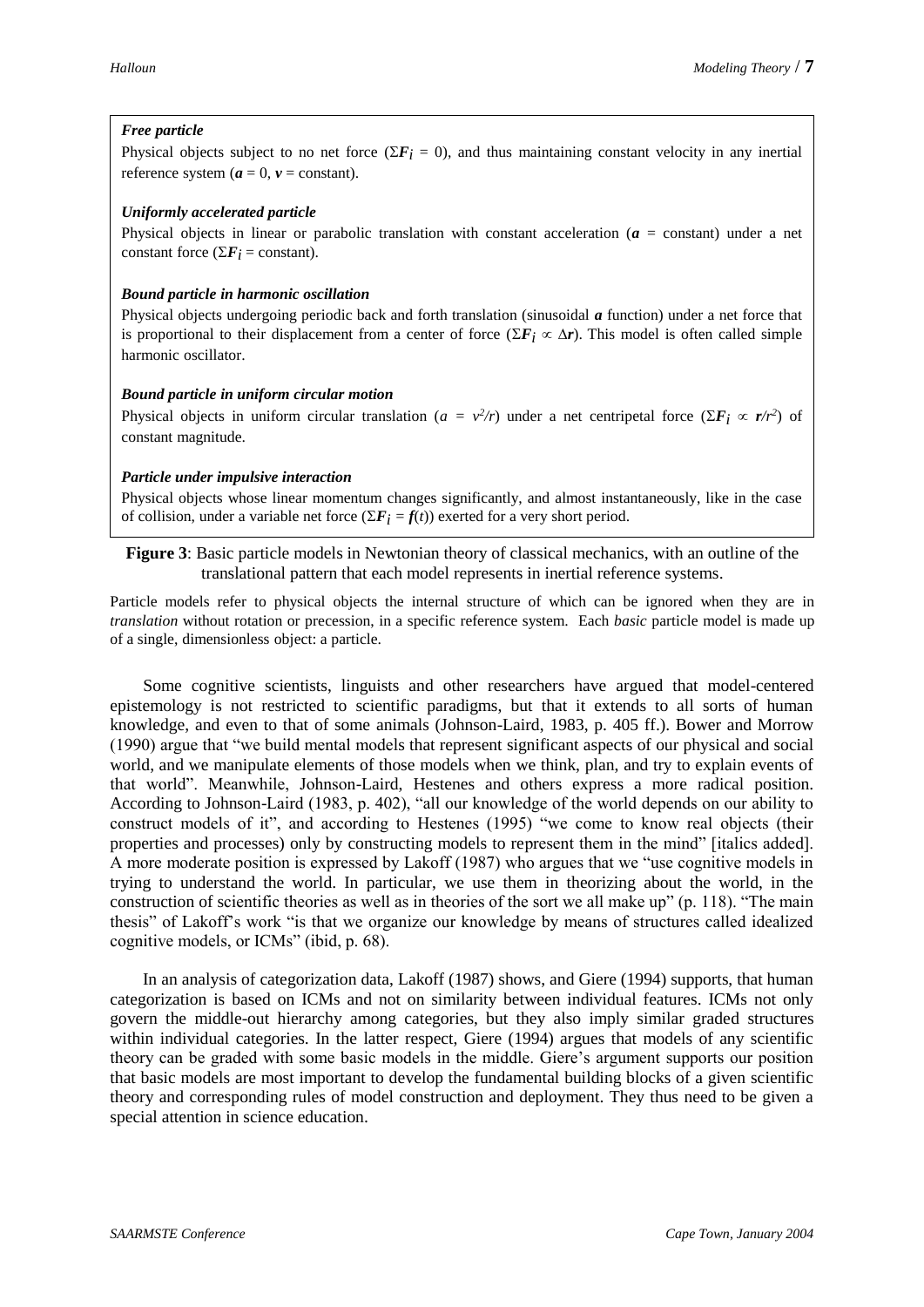## **3. Modeling schemata**

The effectiveness of a person's knowledge and the efficiency with which it is retrieved for deployment in particular situations depend primarily on the way this knowledge is organized in memory. That is why we pay in modeling theory a special attention to the way the content of a science course ought to be structured both in textbooks and in students' minds. More specifically we ensure that a scientific theory that is the object of a given course is structured around a set of models in the most explicit and systematic way possible. The content of a course would then consist primarily of a number of chapters each devoted to the formulation of a particular model along with necessary tools and rules of engagement. The most important of these tools are organizational tools that we call modeling schemata.

A *modeling schema* is an organizational template used to ensure that any conception, and especially a model, be built comprehensively without missing any primary feature, and that it be integrated coherently in a given theory, all this in the most efficient, compact and coherent way possible. It also offers, directly or indirectly, well-defined rules for evaluating and employing the corresponding scientific conception. In a sense, modeling schemata are, along with other tools, to meaningful learning of science what semantics and syntax are to mastering any language. A modeling schema sets the rules of correspondence of a conception to the real world just like semantics do with vocabulary. It also sets the guidelines for putting the conception together with, and relating it to, other conceptions just like syntax in grammar.

Two modeling schemata are especially helpful for teaching science. One is the model schema, the other is the concept schema. The model schema is a four-dimensional template. Two of the four dimensions, composition and structure, set the ontology and function of the model, and the other two, domain and organization, set its scope, all in terms of the scientific theory that the model belongs to, and by correspondence to physical realities exhibiting the modeled pattern.

The *domain* of a scientific model includes all physical realities exhibiting the pattern in question. These realities are called model *referents*. A model's domain can be delineated by answering questions of the sort:

- What physical systems does the model refer to in the real world?
- What pattern do these systems share in their structure and/or their behavior?
- Under what physical conditions?
- Under what limits of approximation and precision?

Model *composition* consists of concepts representing constituents and respective properties of physical systems that are salient to the pattern, along with corresponding depictions. Concepts are mainly of two types. Concepts of the first type are *object-concepts* (or conceptual objects). They represent physical bodies that significantly contribute to the generation of the pattern represented by the model. These may be *objects* that enter in the make up of each physical system of interest, or *agents* in the environment of the system, i.e., physical bodies outside the system that interact significantly with objects inside. Concepts of the second type are *property-concepts* (or *descriptors*). They represent salient physical properties of objects and agents, and of their mutual interaction. The composition of a model can be determined by answering questions like:

- $\blacklozenge$  What are the salient objects of a system and what object-concepts can represent them? (e.g., a particle in Newtonian mechanics, a dimensionless object, a point, that refers to physical objects whose translational motion is not affected by their geometric properties of shape and dimension).
- What are the salient agents in the respective environment and what object-concepts can represent them?
- In what kind of coordinate system can these objects and agents be most conveniently studied?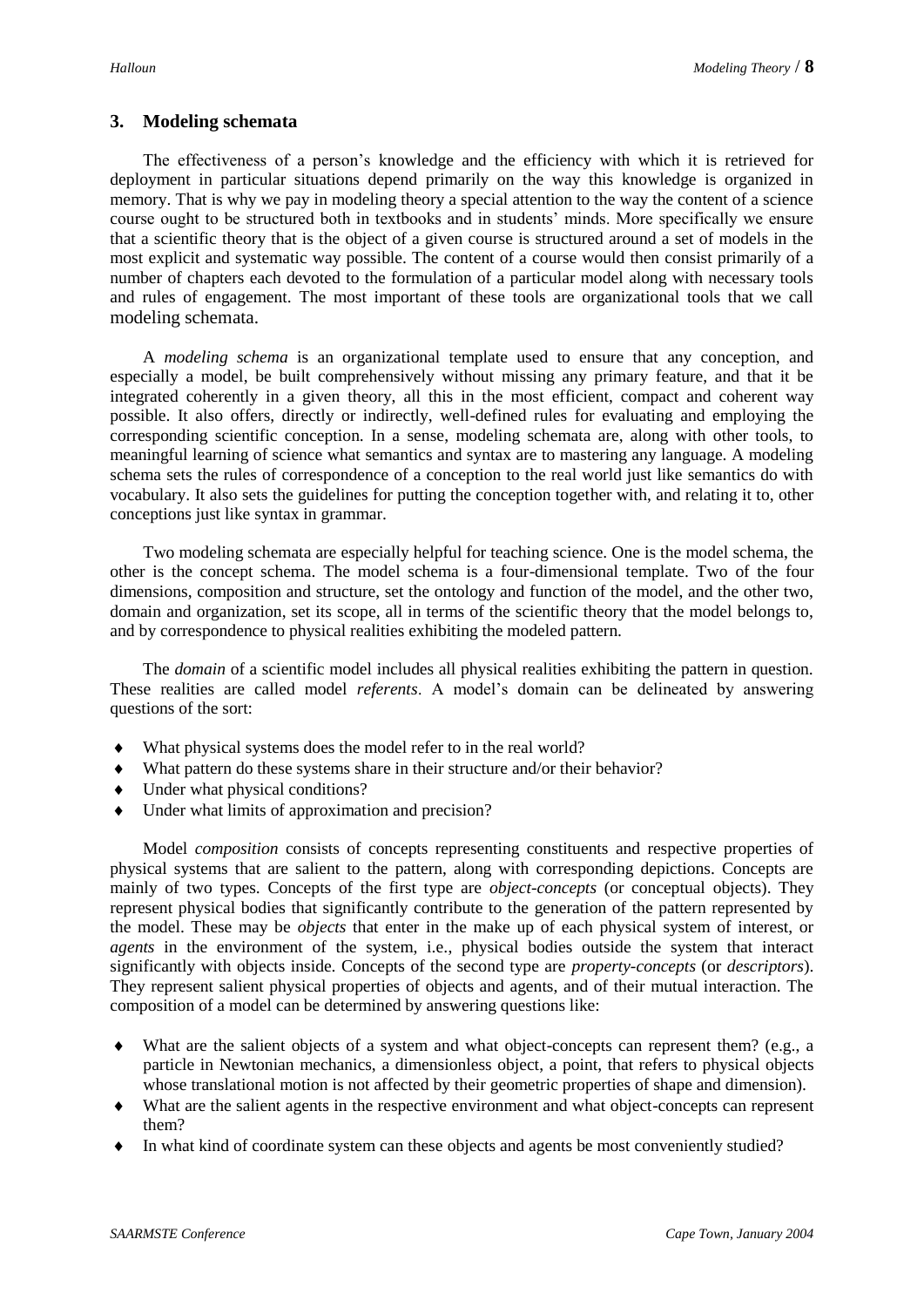- $\blacklozenge$  What intrinsic descriptors (property concepts) characterize each object? (e.g., mass, charge).
- What state descriptors characterize each object? (e.g., position, momentum and other kinematical concepts).
- What interaction descriptors characterize object-object and/or object-agent interactions? (e.g., force, field and other dynamical concepts).
- What symbolic, pictorial, diagrammatic, graphical representations can most conveniently be used to depict all objects and descriptors above?

Model *structure* spells out relevant relationships among salient features of the pattern represented by the model. Model structure can be defined along four subdimensions, or facets, each dealing with a specific aspect of model referents in relation to pattern formation. These are the topology facet, the state facet, the interaction facet, and the cause-effect or causal facet. Each facet is distinguished conceptually by the nature of descriptors involved and the ways they are related in space and time. Various relationships are expressed in an appropriate reference system relative to which the pattern is conveniently identified. Such relationships come primarily in the form of laws that set the distinctive descriptive and/or explanatory *function* of the model. The structure of a model can be generated by answering questions like:

- What descriptive and/or explanatory function does the model serve? (e.g., a kinematical or a dynamical model).
- What geometric structure does the model have? (e.g., none for a particle model made of a single particle, topography of many-particle models). This question sets the *topology* of the model.
- What *state* laws describe best the behavior of each object? (e.g., so-called kinematical equations of motion, like r(t)).
- What *interaction* laws quantify best the interaction of each object with other objects and agents? (e.g., Newton's law of universal gravitation, Hooke's law).
- What *causal* laws explain best the behavior of each object? (e.g., Newton's second law).
- What symbolic, pictorial, diagrammatic, graphical representations can be used to depict all the above conveniently?

Model *organization* situates a given model in the respective scientific theory. It establishes the relationship of the model in question to other models in the theory by answering questions of the sort:

- What are the limitations of the model?
- What features does it share with other models in the theory that it belongs to?
- $\bullet$  How does it differ from other models?
- What other models complement it in the theory?
- Can it be merged with other models to form a new model that answers questions that cannot be answered with either model separately? If so, how?

*Concepts* are elementary building blocks of models. They gain their significance only when used in model construction, and more specifically in spelling out laws, definitions and other theoretical statements that make up the model structure. In order to build concepts comprehensively and integrate them coherently into respective models and theory, the model schema is complemented with the *concept schema*. This is a four-dimensional template used for the construction of individual concepts within the context of basic models. The four dimensions are scope, expression, organization and quantification. They are concisely presented below for property-concepts or descriptors.

A descriptor represents, to a certain degree and within certain limits, a particular physical property shared by many real world systems or phenomena. It has a domain confined to the represented property and a particular function (descriptive or explanatory) depending on the nature of the property. Domain and function constitute concept *scope*. A set of *correspondence rules* establish viability conditions of the concept in the real world as well as its utility in the composition of models.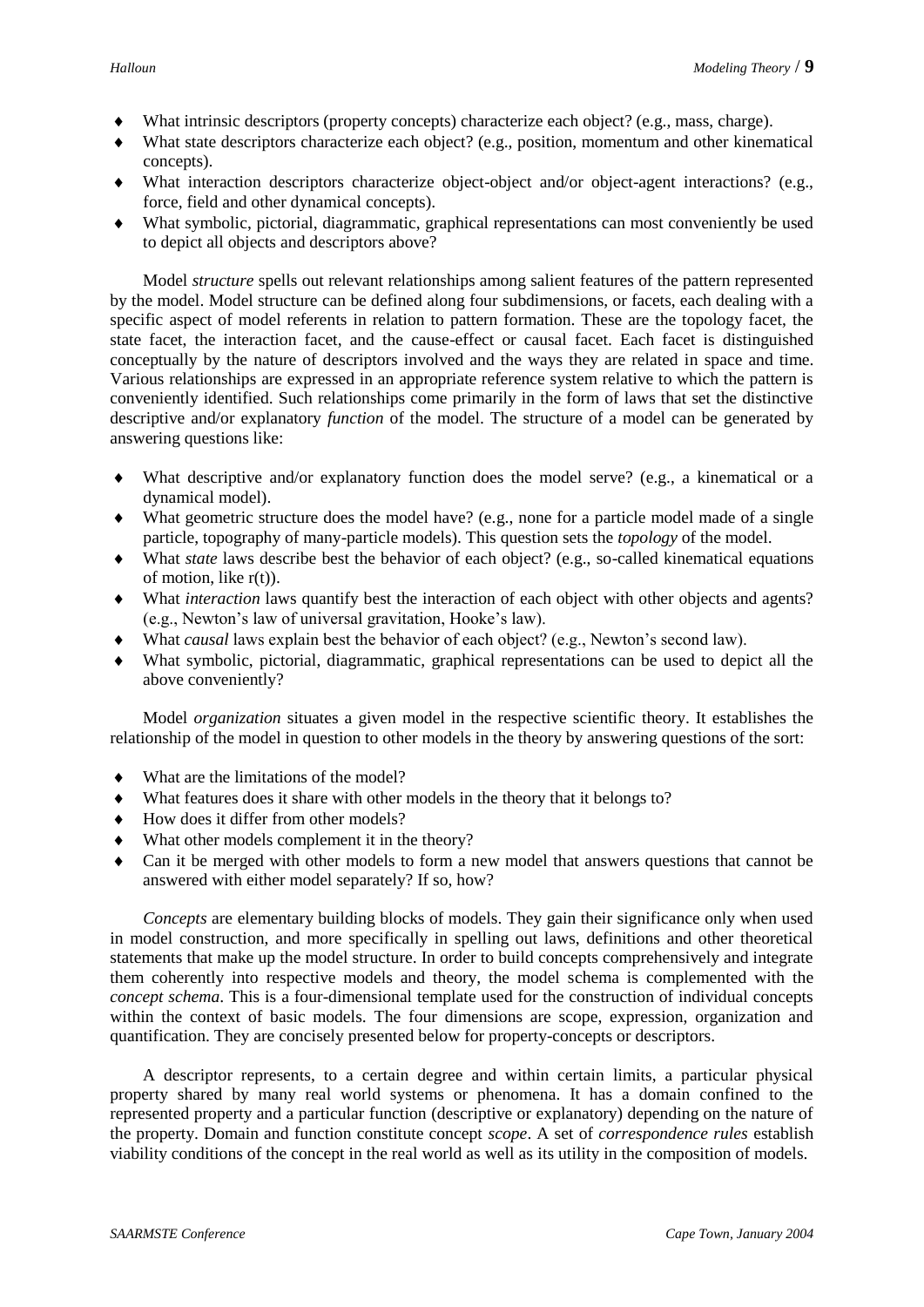Each concept is expressed in science in a unique, and thus objective, way along with particular semantics that establish what the expression actually delineates in the real world or the rational world of scientific theory and paradigm. A mix of verbal, symbolic, iconic, and especially mathematical forms of *expression* is commonly used to communicate any scientific concept. The mix is necessary to come as close as possible to a comprehensive expression of the concept, since no single form can actually do so alone.

A descriptor gains its significance only after related to other descriptors within the contexts of models, and especially basic models. Concept *organization* sets criteria and guidelines for classifying a concept and for relating it to other concepts, all along with appropriate syntactic rules.

A descriptor cannot be scientific unless it is measurable according to well-defined *quantification* laws and rules. These set the sort of measurement that the descriptor can be subject to (nominal, ordinal, interval or ratio), and the means and procedures one can resort to for determining values of the concept on a certain scale, and by comparison to a certain standard.

Modeling schemata are as much helpful for science teachers as they are for students. They are used for planning and teaching lessons, and for assessing student learning and teaching practice. Under modeling instruction, the content of a teaching unit is usually organized around a specific model. Planning and teaching a lesson following modeling schemata ensure that students develop the model in question (or any necessary conception) without missing any salient feature. The same schemata can subsequently be used to develop an appropriate assessment taxonomy that covers all salient features, and that help logging the evolution of every student.

In the form presented above, modeling schemata are meant for immediate use more for teachers than for students. They serve as comprehensive templates or check-lists for planning, carrying out and evaluating instruction, and for putting more structure and coherence in the presentation of various models, laws and concepts in any scientific theory. Students need to systematically construct their conceptions following these schemata, but they need not, at least for a start, to do so by going linearly and explicitly through each of the four dimensions of a given schema. In fact, a schema and its dimensions should not even be presented as such to students, at least not freshmen. As instruction progresses, teachers may encourage students to develop, for each schema, some sort of a flowchart or check-list for comprehensive model or concept development.

## **4. Modeling inquiry**

The paradigmatic evolution promoted in modeling theory is about both content and processes. At the epistemological level of knowledge content, it is about schematic (relative to schema) organization of a scientific theory around basic models. At the level of methodology, it is about the development of necessary tools and processes for scientific inquiry and associated rules of engagement, all of which are set by appropriate scientific theory and paradigm. The most important processes, from our perspective, can be classified in two categories: (a) *construction* of a new model, along with its validation, in the context of particular real world situations in order to represent a given pattern in this world, and (b) *deployment* of an already constructed model for solving empirical or rational problems.

The two modeling processes, model construction and model deployment, complement one another and are systematically and progressively developed, along with necessary tools and rules, through well-structured learning cycles described in § 6. It is true that model deployment follows chronologically model construction, i.e., it takes place after a model is being formulated in one form or another. However, model deployment does *not* strictly follow *from* model construction and it does not subserve the latter. The two modeling processes complement one another with respect to helping students develop a scientific model as comprehensively as possible, and gradually evolve into the realm of science. Model construction is not a one time shot, especially not when it follows the model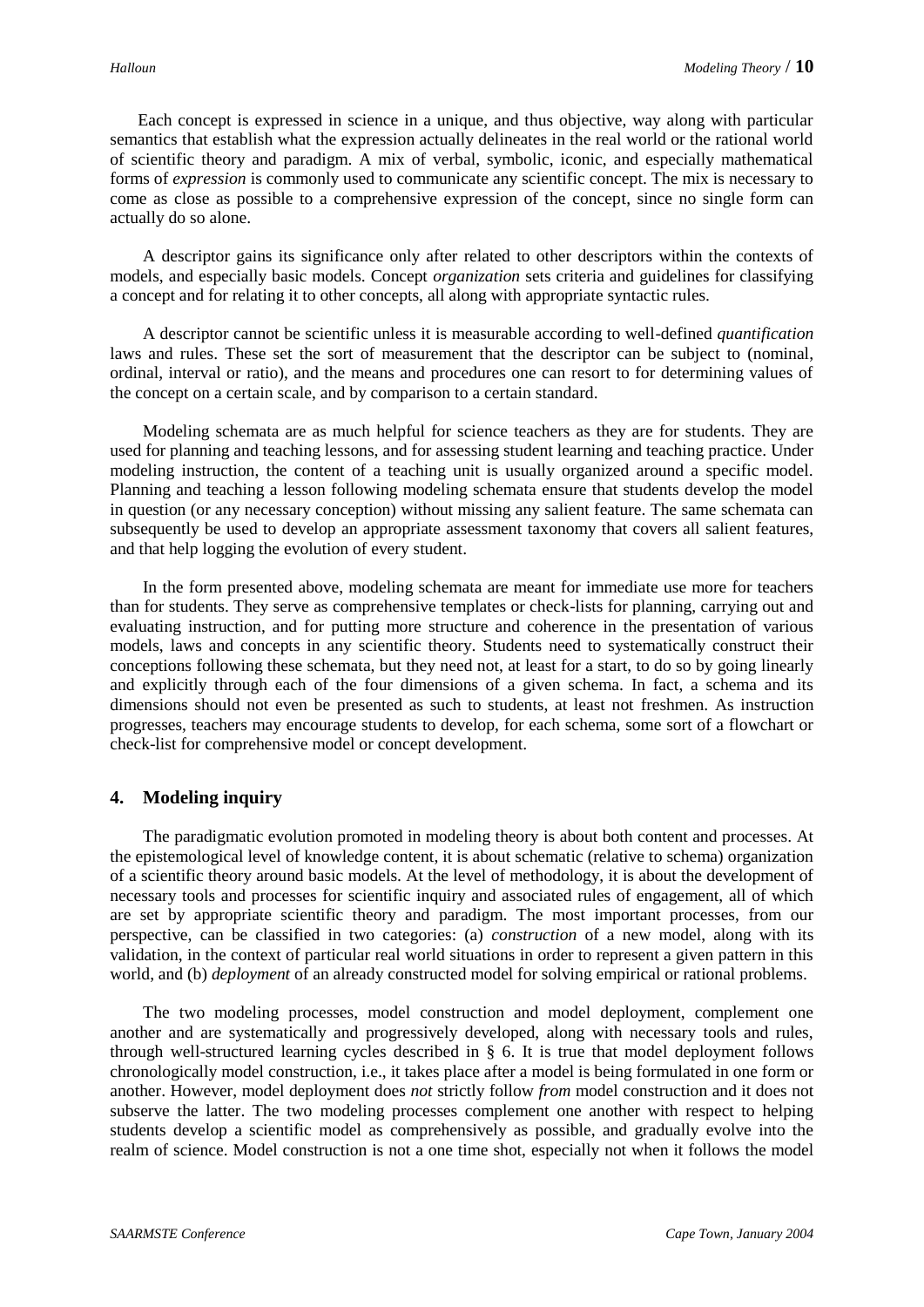schema. Such schema requires that a model be constructed in a *spiral* approach whereby the empirical scope of a model (domain and function) and its rational weaving (composition and structure) be developed progressively in the context of empirical and rational situations of increasing complexity. Model construction proceeds from the start, and all the way through, as a series of inquiry activities in both the empirical world of physical realities and related data and the rational world of scientific theory and paradigm. As such, the process of model construction follows the same canons of engagement with the two worlds as model deployment. On the other hand, model deployment offers learners a more flexible and effective platform than model construction to consolidate various modeling tools and rules, including but not limited to those that govern insightful and regulatory negotiations within and between the rational and empirical worlds (§ 5).

In modeling instruction, students are sometimes called to develop some prescriptive, generic schemes for modeling inquiry. Such *modeling schemes* emphasize the central role of models in all sorts of empirical or rational inquiry, including traditional problem solving for which the scheme of Figure 4 is devised. The strategy outlined in this figure starts by analyzing a problem givens (before identifying goals or reading questions) in order to choose, in an appropriate theory, the model(s) that can best represent the situation at hand. Once models are chosen, and only then, one can identify the problem goals in order to pick whatever is necessary for solving the problem from the model composition and structure, and then represent the chosen components mathematically in convenient, multiple ways (diagrams, equations, graphs, etc.). A mathematical model is thereby constructed that will next be processed in order to reach a solution to the problem. Every step of the way is evaluated by correspondence to the empirical situation, and in terms of the chosen theory, in order to ensure the validity and viability of the step. The process ends with a paradigmatic synthesis that recapitulates all major lessons learned in solving the problem, along with their implications on deployed models. This may include possible refinement of models and respective theory. Modeling schemes like the one in Figure 4 are primarily meant to help students realize that the solution to any problem can be efficiently attained by identifying (or adducing) at first the appropriate model(s) for the situation. Once the model(s) identified in a given problem, the answer to any question follows directly from model structure (provided that one has already developed such a structure following the model schema).



**Figure 4**. Model deployment in an application activity.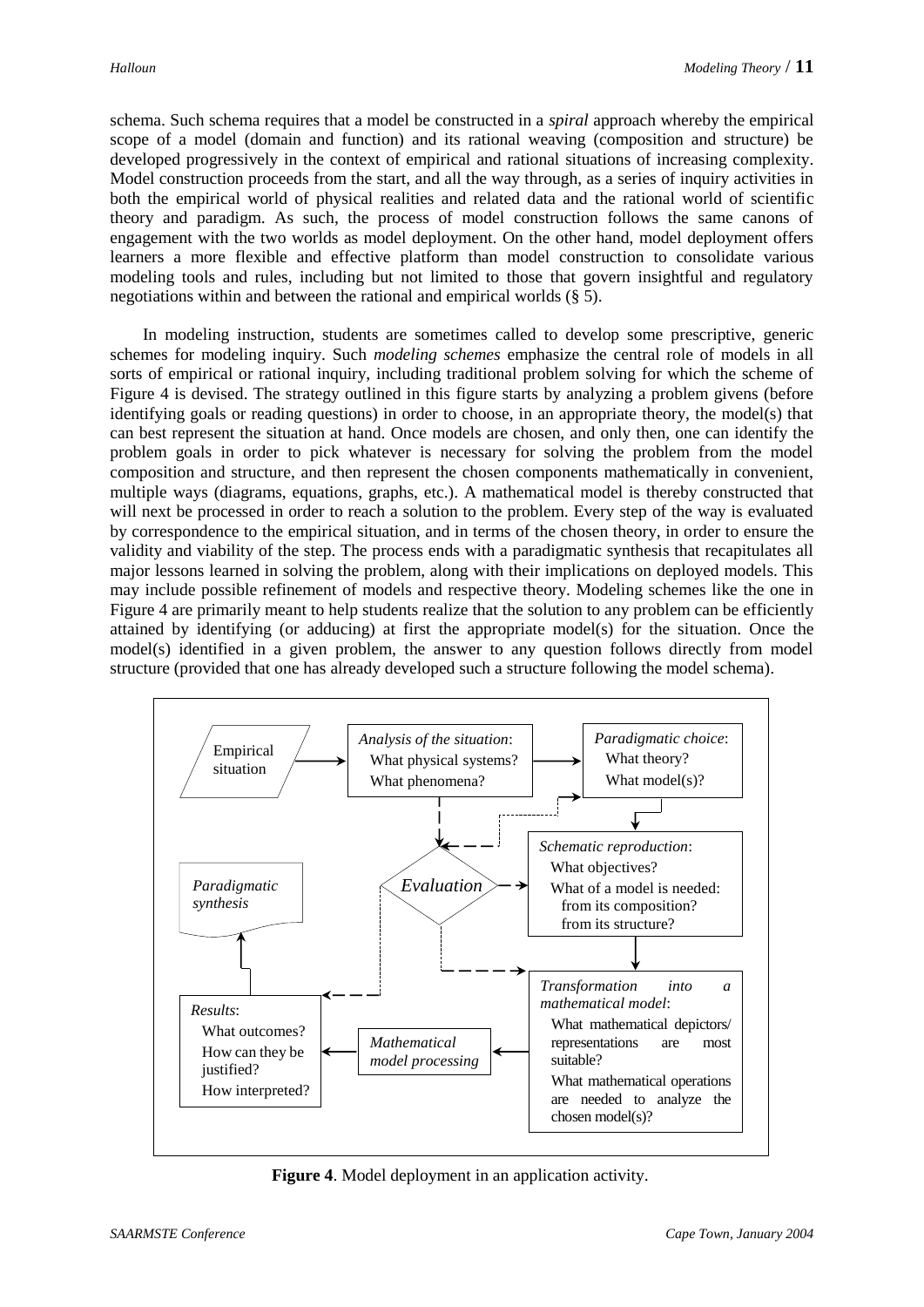| <b>Problem type</b> | <b>Required dialectics</b>        | <b>Objectives</b>                                                                                                                                                                                                                                                                                                                                                                        |  |  |
|---------------------|-----------------------------------|------------------------------------------------------------------------------------------------------------------------------------------------------------------------------------------------------------------------------------------------------------------------------------------------------------------------------------------------------------------------------------------|--|--|
| Application         | Empirical $\rightarrow$ Rational  | Recognize real world situations that belong to<br>the domain of a model and apply its<br>composition and structure for the description,<br>explanation and/or prediction of the state of<br>physical objects in these situations.                                                                                                                                                        |  |  |
| Analogy             | Empirical $\rightarrow$ Empirical | Develop criteria for establishing the analogy<br>between real world systems belonging to the<br>domain of a given model (model referents),<br>and apply these criteria for designing new<br>referents by empirical analogy.                                                                                                                                                              |  |  |
| Reification         | Rational $\rightarrow$ Empirical  | Invent new referents using exclusively a model<br>composition and structure as conceptual<br>blueprints (e.g., design a physical situation that<br>matches<br>mathematical<br>diagrams<br>some<br>representing the kinematics or dynamics of a<br>particle model in Figure 3).                                                                                                           |  |  |
| Extrapolation       | Rational $\rightarrow$ Rational   | Analyze the composition and structure of a<br>given model (or family of models) in order to<br>refine the model, and perhaps propose new<br>concepts or laws, or construct a whole new<br>model; predict the existence<br>of<br>some<br>unfamiliar<br>situations<br>the real<br>in<br>world<br>following a thought experiment or<br>the<br>theoretical completion of a physical pattern. |  |  |

|  | <b>Table 1</b> : Modeling problems taxonomy (Halloun, 2000) |  |
|--|-------------------------------------------------------------|--|
|  |                                                             |  |

Model deployment activities are not limited to conventional end-of-chapter paper-and-pencil problems. They include, like in the case of model construction, observations in the real world, empirical experiments, thought experiments (à la Galilée), field projects, case studies, all chosen with a special attention to interdisciplinarity and designed to provide, every now and then, the opportunity for team work. Most importantly, deployment activities are not limited to the "application" of conceptual models in solving empirical problems. They involve a variety of *dialectics* within and between two worlds, the *empirical* world of physical realities and related data, and the *rational* world of scientific theory. In other words, model deployment activities are not confined to exercises of exploratory inquiry as in conventional instruction, exercises limited to the application of specific theoretical statements to certain physical or fictitious realities. Instead, activities are diversified so as to help individual students develop a balanced diversity of skills pertaining to both *exploratory* and *inventive* research, while they meaningfully realize, and take advantage of, the potentials of every model in a given scientific theory. As such, modeling instruction maintains a balance between four categories of model deployment activities. Each category involves a particular type of dialectics within the rational world or the empirical world, or between the two worlds. The four categories outlined in Table 1 are: application, analogy, reification, and extrapolation.

Throughout the processes of model construction and deployment, students develop necessary conceptions, tools and rules in accordance with a number of canons including the following:

1. All conceptions (from concepts to models) are developed, along with necessary tools and rules, and to the extent that is possible, in an experiential form. *Experiential knowledge* about a physical pattern is knowledge that one develops through interaction, or rather transaction in Dewey's sense,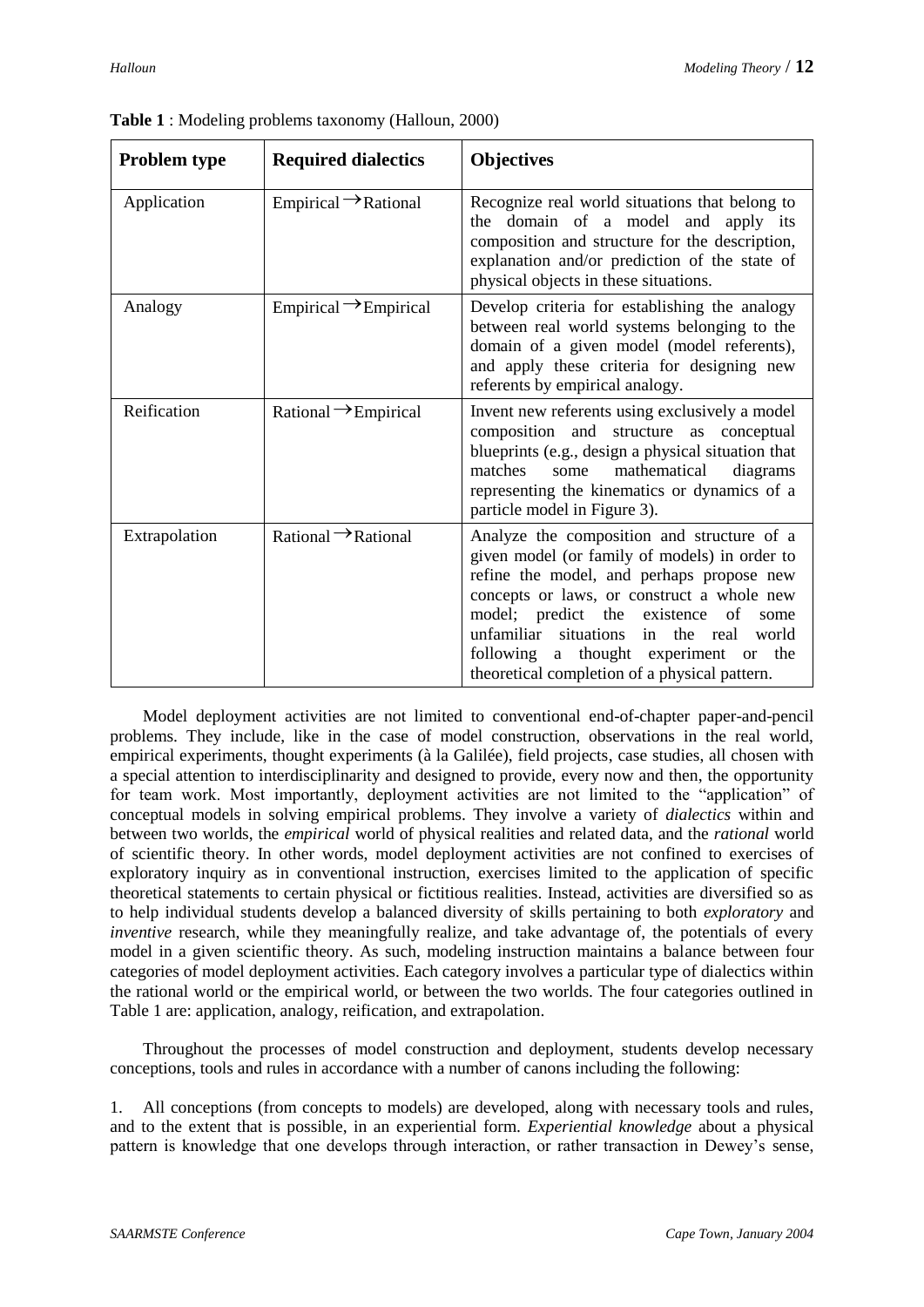with empirical data about the pattern in question. This is in contrast with *traded knowledge* that one learns about, mostly at face value, from other people, from textbooks or any other medium of information dissemination.

2. Every conception, tool or rule is developed *on a need basis*. A new model is introduced, as we shall see in § 6, only after students realize the limitations of a previous model(s) and are confronted with a new pattern that cannot be represented by any model already developed. The same goes for subordinate conceptions (concepts, laws and other theoretical statements). Any such conception is introduced only when needed for the construction or deployment of a given model. No conception, tool or rule is ever introduced for its own sake, otherwise students would see no interest in developing it and they would fail to consolidate it with the rest of their knowledge. This would subsequently impede their understanding of the new notion as well as of the model(s) that make(s) use of it.

3. Every conception is developed *progressively* within the context of the model (or set of models) that it serves for, especially when the conception is as involved as a law. For example, students progressively develop an understanding of the functional relationship expressed in Newton's second law before they come up with the corresponding formal statement. They do so by exploring physical situations pertaining to the free particle model and others pertaining to the uniformly accelerated particle model so that they gradually develop the law from a nominal expression to its formal expression as shown in Figure 5. As such, students: (a) overcome the paradigmatic barrier set forth by the mistaken belief that a force is required for an object to change its position, and (b) meaningfully develop semantic and syntactic aspects of the functional relationship that the law expresses.

4. All tools are developed along with associated *semantics and syntax*. No tool is used in modeling instruction under the assumption that students know how to use it, even when the tool is supposed to be fully developed in other courses. Semantic rules establish the correspondence between the tool being used on the one hand, and the empirical world and other representational tools, on the other. They set the norms for interpreting various elements of the tool or whatever product that the tool may bring about when used, and this both in the empirical and rational worlds. Syntactic rules spell out the conditions and guidelines for relating various elements of the tool to one another and to those of other tools, and for manipulating the tool in specific empirical and rational contexts.

5. No tool is ever localized or trivialized unless students discover that either is the case when the tool is put to the test under a variety of contexts. Students are encouraged to consider whatever tool used by scientists, irrespective of the discipline into which the tool was originally developed, or of the time at which its development took place. A tool commonly used in one scientific discipline may be considered for use in other disciplines. Some long forgotten tool may be reinstated; such tools are sometimes more efficient than ones that are nowadays being adopted and even revered.

- 1. *Nominal expression*: An object needs to interact with some agent(s) to change its velocity (in direction or magnitude), and not its position, in a given reference system. In the absence of any interaction, the object maintains a constant velocity in any inertial reference system.
- 2. *Ordinal expression*: When an object interacts with an agent that exerts a given force on the object, the velocity (or linear momentum) of the object changes in the direction of the force. The bigger the change of the object velocity in a given time (acceleration) for a particular mass of the object, or the bigger the mass of the object for a particular change in its velocity in a given time, the bigger the required force.
- 3. *Proportional expression*: Under the condition above, the required force is proportional to the object acceleration and mass.
- 4. *Formal expression*: Under the same condition, the required force vector **F** is equal to the product of the object acceleration vector **a** and mass m ( $\mathbf{F} = \text{ma}$ ).

**Figure 5**. Successive forms in which students progressively develop Newton's second law of dynamics.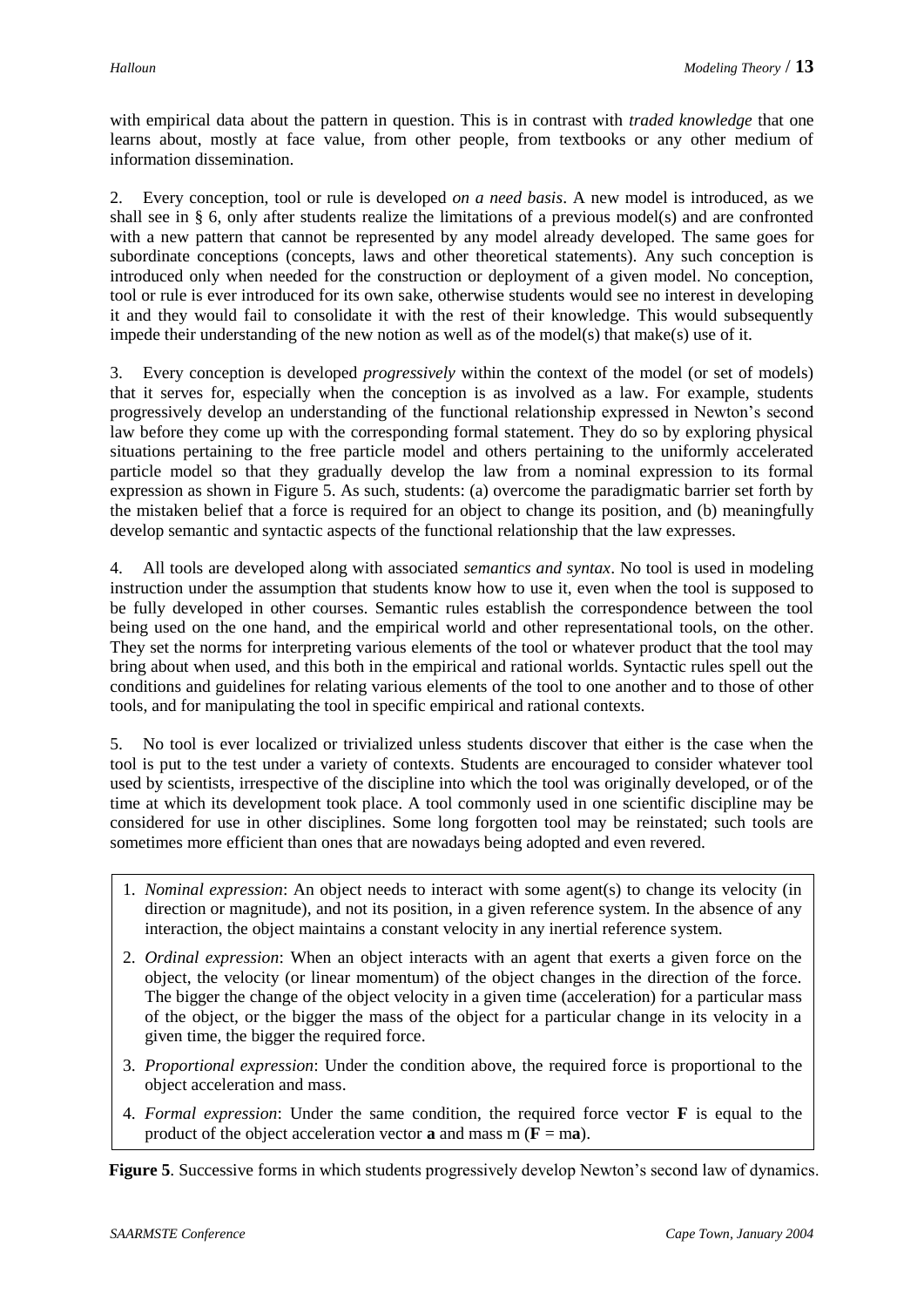## **5. Mediated learning**

Students are guided to develop conceptions, tools and rules that are necessary for model construction and deployment in an *insightful* and *regulatory* manner. Teachers *mediate* the learning process. They provide students with guidance in timely manner so that students do not wander on their own in futile paths. They constantly induce students to reflect back on whatever knowledge that they might already possess and that relates to what they are learning in the classroom. Such reflection is rendered insightful in the sense that individual students become consciously aware of the limitations of their own conceptual structures or processes and of the sources of error when committed, and they explicitly realize what makes scientific realism superior to naïve realism from all perspectives. It is regulatory in the sense that individual students resolve any incommensurability between their own knowledge, on the one hand, and scientific theory and paradigm, on the other, and they proceed through a paradigmatic evolution that meaningfully tames down the naïve dimension of student profile in favor of the scientific (classic or modern) dimension.

In conventional instruction, students are normally conditioned to verbally reproduce theoretical statements and heuristics in situations typical of, if not identical to, the ones discussed in class. The whole learning experience is primarily about inscription of traded knowledge in student mind, mostly in short term memory, and seldom about formation of experiential knowledge. In the process, the student "learns about the real world from an intellectual distance, by reading about it", and is being filled "with information about the world, information that, in true written-word fashion, is removed from its context, at least to some extent, and represented rather than experienced directly" (Viau, 1994). Furthermore, students are seldom afforded the chance to go through a reflective experience whereby they could relate what they are told and shown in class to their own paradigms, and subsequently regulate, à la Dewey or à la Piaget, whatever "conflict" that might emerge in the process. As a consequence, students usually memorize by rote various theoretical statements and related problem solving routines with the only interest of passing course exams rather than learning something that could be personally relevant and meaningful. Their naïve realism remains entrenched in their minds, and they keep resorting to this realism in their everyday life and not to what they learned in class, thus ending up with a state of cognitive dissonance as noted in § 1 above.

Modeling instruction reverses the situation through insightful and regulatory reflection that involves, among others dialectics or "negotiation" modes shown in Figure 6. A student often needs to be engaged in all three negotiation modes across all dimensions of her/his paradigmatic profile (Fig. 1), but especially vis-à-vis the dimension or paradigm dominated by naïve realism. One of the three modes is an intrinsic rational negotiation, an assessment of *internal coherence* of a given naïve (or even common sense) paradigm. The other two are extrinsic negotiations. One involves an empirical assessment of *correspondence* of a student paradigm to physical realities. Another involves a rational assessment of *commensurability* between the student paradigm and the corresponding scientific paradigm. Depending on whether assessed paradigmatic components are originally viable (from a scientific perspective), naïve or missing, a negotiation of any type may result respectively in the reinforcement, modification or replacement of existing paradigmatic components, and/or the construction of new ones (Halloun, 1998b, in press). The outcome, in other words, consists either of the possible *transformation* of existing viable or naïve knowledge or the *formation* of missing one.

The outcome of a learning experience is determined primarily: (a) by the model being developed and corresponding epistemological and methodological requirements, and (b) by the initial state of students' paradigmatic profiles. It is then the teacher's responsibility to determine what sort of dialectics are most effective for those profiles to evolve and meaningfully incorporate the model of interest, and what sort of intervention or mediation is most appropriate to this end.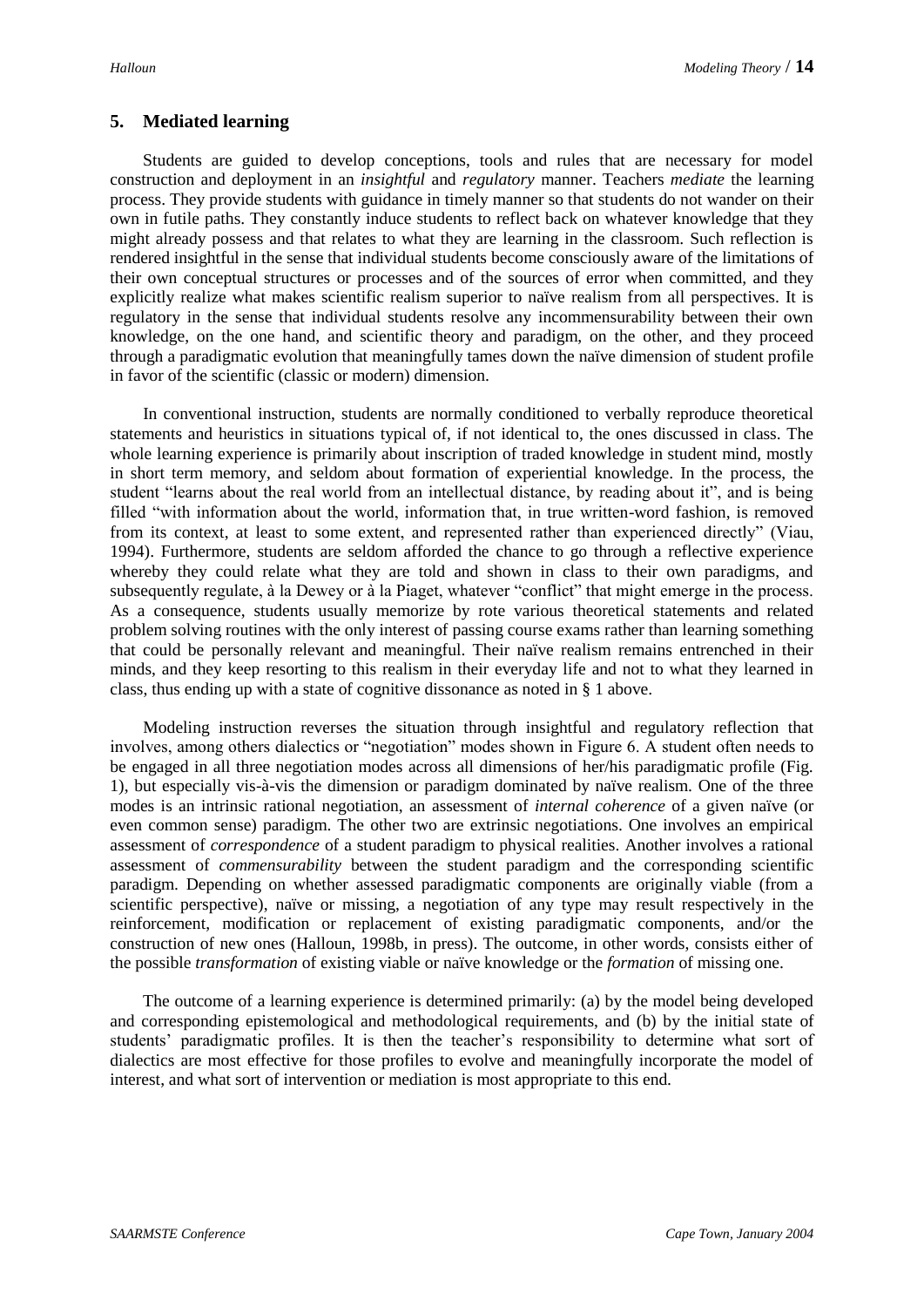

**Figure 6.** Rational-empirical dialectics for the evolution from the realm of naïve realism or common sense to the realm of science.

In an analysis of research published in the last two decades, Taconis, Fergusson-Hessler and Broekkamp (2001) found that teaching approaches that improve significantly student problem solving in science courses share the following three characteristics: (a) the deliberate intention "to enhance the quality of [students'] knowledge base", with a special "attention for schema construction", (b) "the availability of external guidelines and criteria…, i.e. objective [guidelines and criteria] provided by experimental set up or the teacher", and (c) "the presence of immediate feedback". The authors also found that "letting students work in small groups does not improve problem-solving education unless the group work is combined" with all three features just mentioned. Our modeling approach (Halloun, 1996; Halloun & Hestenes, 1987) came on top of the list of best practices identified by the authors. Taconis et al. (2001) had also noted that "a considerable part of the teaching experiments over the past 10 years has been devoted to aspects of learning tasks that are not effective, such as group work without immediate feedback or external guidelines and criteria", and that "treatments focused on the knowledge base have been given comparatively little interest". Many educators have come lately to recognize the shortcomings of modern educational trends that emphasize student-centered environments that are relatively free from all sorts of structuring. Even some constructivists have come lately to realize the need "to structure the environment in ways that would lead to a deeper understanding of science" and to recognize teachers' pivotal role in the process by admitting that "until each student respects the teacher and is willing to construct that person as his/her teacher, there is little point in proceeding with a curriculum that provides students with autonomy and opportunities to learn through inquiry" (Seiler, Tobin & Sokolic, 2001).

Modeling instruction is *student-centered* in the sense that it engages individual students actively in the learning process, but it does not leave them out entirely on their own free will. It has a specific agenda to fulfill: meaningful and insightful paradigmatic evolution within the confinements of a given curriculum, an agenda that cannot be fulfilled without teacher mediation. In fact, there is no meaningful learning without teaching, at least not for the overwhelming majority of students who cannot get self-educated. "We have centuries of evidence to show that natural thinking is neither rational nor scientific. Scientific thinking has to be cultivated and nurtured. It is the result of education… Without teachers there are neither scientists nor scientifically literate citizens" (Matthews,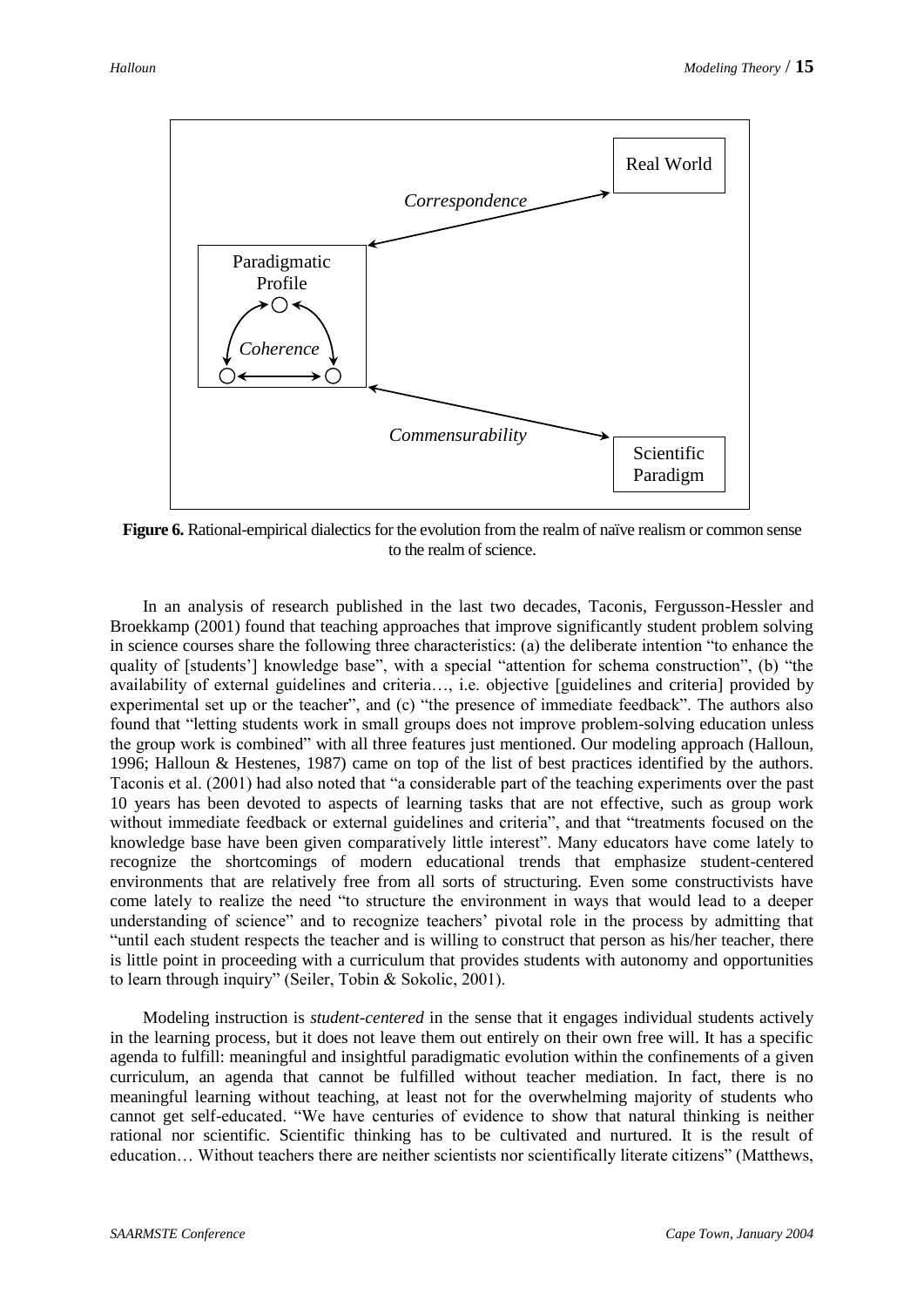2000, pp. 332, 349). Research has shown that even "gifted" or "genius" experts who out-perform their peers in arts and science owe their achievement to the fact that they benefit from "sustained and specialized intervention from skilled teachers and parents" and especially "master teachers who either themselves had reached that level or had previously trained other individuals to that level" (Ericsson & Charness, 1994). Teacher intervention is advocated, in modeling theory, not in the form of conventional lecture and demonstration, but in a sort of "mediated learning experience" whereby the teacher "mediates, transforms, reorders, organizes, groups, and frames" appropriate learning activities (Feuerstein & Jensen, 1980).

In modeling instruction, teacher mediation preserves a central role for student engagement and active participation in decision-making. Depending on the circumstance, mediation may take the form of moderation, arbitration or scaffolding, and it always involves *teacher feedback* so as to prevent students from going astray and to keep their reflective inquiry aligned as closely as possible with scientific inquiry. Moderation and arbitration are appropriate when students have their own ideas about topics of instruction. Scaffolding is most appropriate when students lack any knowledge about such topics, but it may also be resorted to in order to enhance moderation and arbitration.

As a *moderator*, the teacher solicits ideas about a particular topic, and then guides students to compare ideas and resolve possible incompatibilities to the extent that they can do it on their own. The teacher does not intervene directly in the process to resolve the matter in favor of one idea or another. S/he can only passively supply some rational or historical details, or some empirical data that may help students brainstorm, clarify to one another specific ideas of their own, or bypass a stalemate that they may get to. The teacher gets more involved in the mediation process as an *arbitrator*. This role is especially important when students have conceptions or follow rules of engagement that are incommensurable with science (naïve or of limited viability). The teacher would then bring concerned students first to a conscious state of *cognitive disequilibrium*, and direct them next to negotiate things with their colleagues so as to get them resolved in favor of a particular position that is viable from a scientific perspective. The teacher does so first by invoking among students a sort of Socratic dialogues (Hake, 1987, 1992). When this fails to bring things to a satisfactory closure in due time, the teacher shifts to scaffolding and offers the scientific position as an alternative that students are asked to ascertain.

*Scaffolding* is, for us, the type of mediation whereby the teacher gets most involved in directing the learning experience in the scientific direction. This sort of mediation is resorted to when arbitration fails to bring about students' self-regulation, but especially when students' knowledge about the topic of instruction is totally missing. In the latter event, the teacher intervenes by confronting students with empirical situations or data from which they are guided to infer the appropriate conception(s), and/or by helping students rationally derive such conceptions from prior knowledge. The teacher may provide students with appropriate tools in the process. When students fail to construct the target conception, or conduct a particular modeling process, in this manner, the teacher induces them to do so in a more direct way by presenting them with the scientific conception or process. The scientific position is though not imposed in an authoritative way, but it is offered only as an alternative that students are asked to consider and ascertain on their own in order to be convinced of its viability. The teacher does the same when arbitration fails to meet its ends. Students would subsequently be asked to deploy the scientific conception or process in a sequence of modeling activities where the teacher can gradually retreat from direct intervention, somewhat in the manner promoted in cognitive apprenticeship and similar modes of instruction (Heller, Foster & Heller, 1997; Shore et al., 1992; Roychoudhury & Roth, 1996). Scaffolding is especially needed at the beginning of a science course when students develop the most fundamental basic models (e.g., free particle and uniformly accelerated particle models in Newtonian theory). Subsequently, the teacher progressively moves away from this mediation form as students become more and more autonomous in model construction and deployment. The nature and the course of teacher mediation are in fact primarily governed by the stage at which students are in a given learning cycle.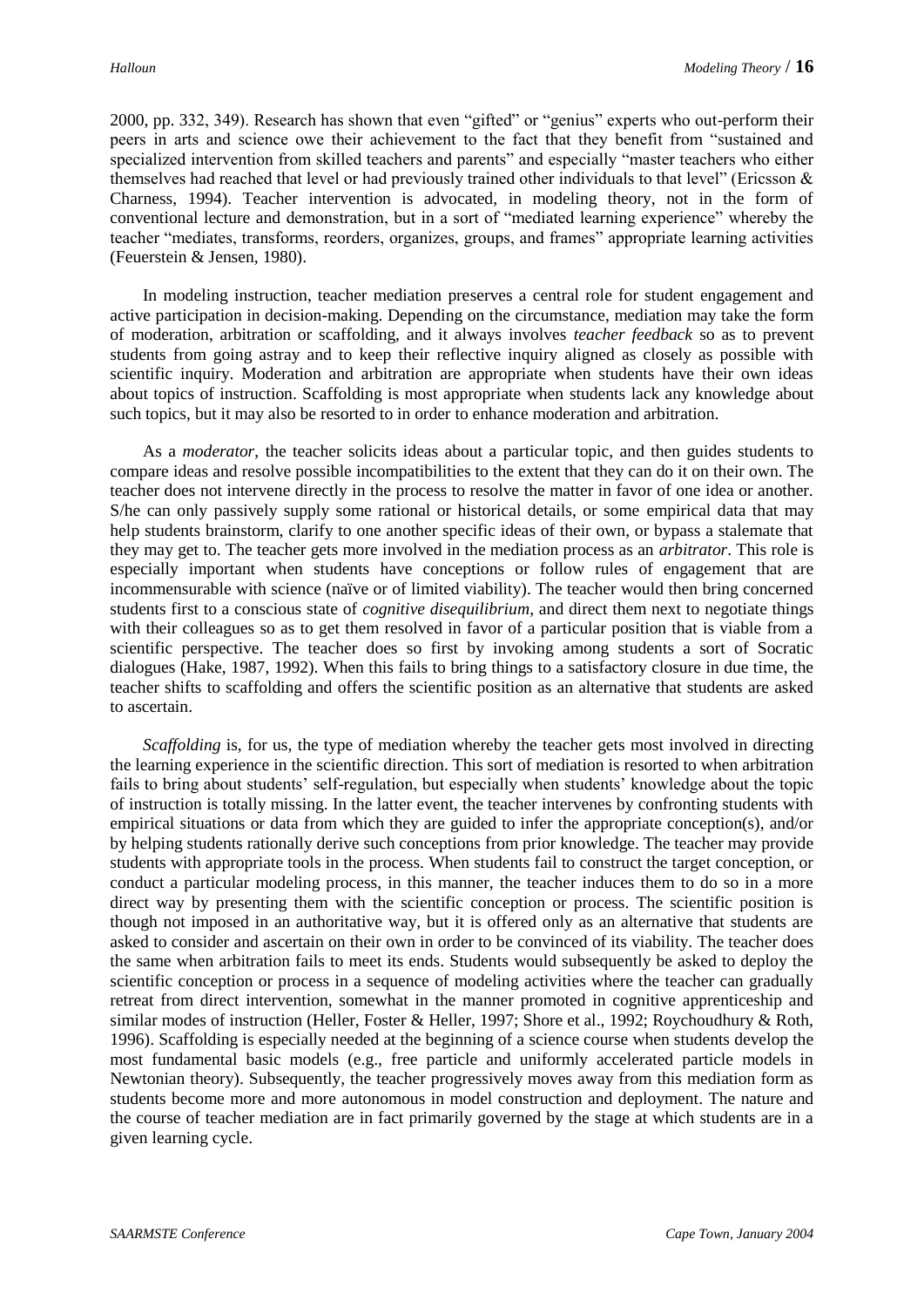# **6. Learning cycles**

The content of a science course is subdivided in accordance with modeling theory into units each devoted to the development of a particular model. Students develop a model and its requirements in a well-structured learning cycle. The idea of a learning cycle as a *structured, mediated* form of learning, was first proposed by Karplus (1977), primarily for teaching concepts of elementary school science within the framework of Piaget's theory of intellectual development. Karplus "learning cycle consists of three instructional phases that combine experience with social transmission and encourage selfregulation… These three phases are exploration, concept introduction, and concept application". In the first phase, students are invited to explore an unfamiliar empirical situation in ways that "raise questions or complexities that they cannot resolve with their accustomed patterns of reasoning… As a result, mental disequilibrium will occur and the students will be ready for self-regulation". A new concept or principle is introduced in the second phase to resolve the problem at hand, and then applied in the third phase where "familiarization takes place as students apply the new concept and/or reasoning pattern to additional situations". Social transmission (i.e., teacher lecture for transfer of traded knowledge) is reduced in the first stage. It reaches its peak in the second phase where teachers reclaim their conventional role of lecture and demonstration, and it winds down in the third phase where "physical experience with materials and social interactions with teacher and peers play a role" (Karplus, 1977).

In our modeling theory (Halloun, in press), we have drawn on Karplus idea, as well as on practices in science education that have gone successfully in line with his learning cycle. We subsequently designed (and successfully tested) our own learning cycle so as to promote the paradigmatic evolution we aim at in the most effective and efficient way possible. A modeling



**Figure 7**. Modeling learning cycle.

The dashed, curved arrow indicates that one may go back to any preceding phase as a result of rational and empirical *evaluation* that takes place continuously throughout the cycle.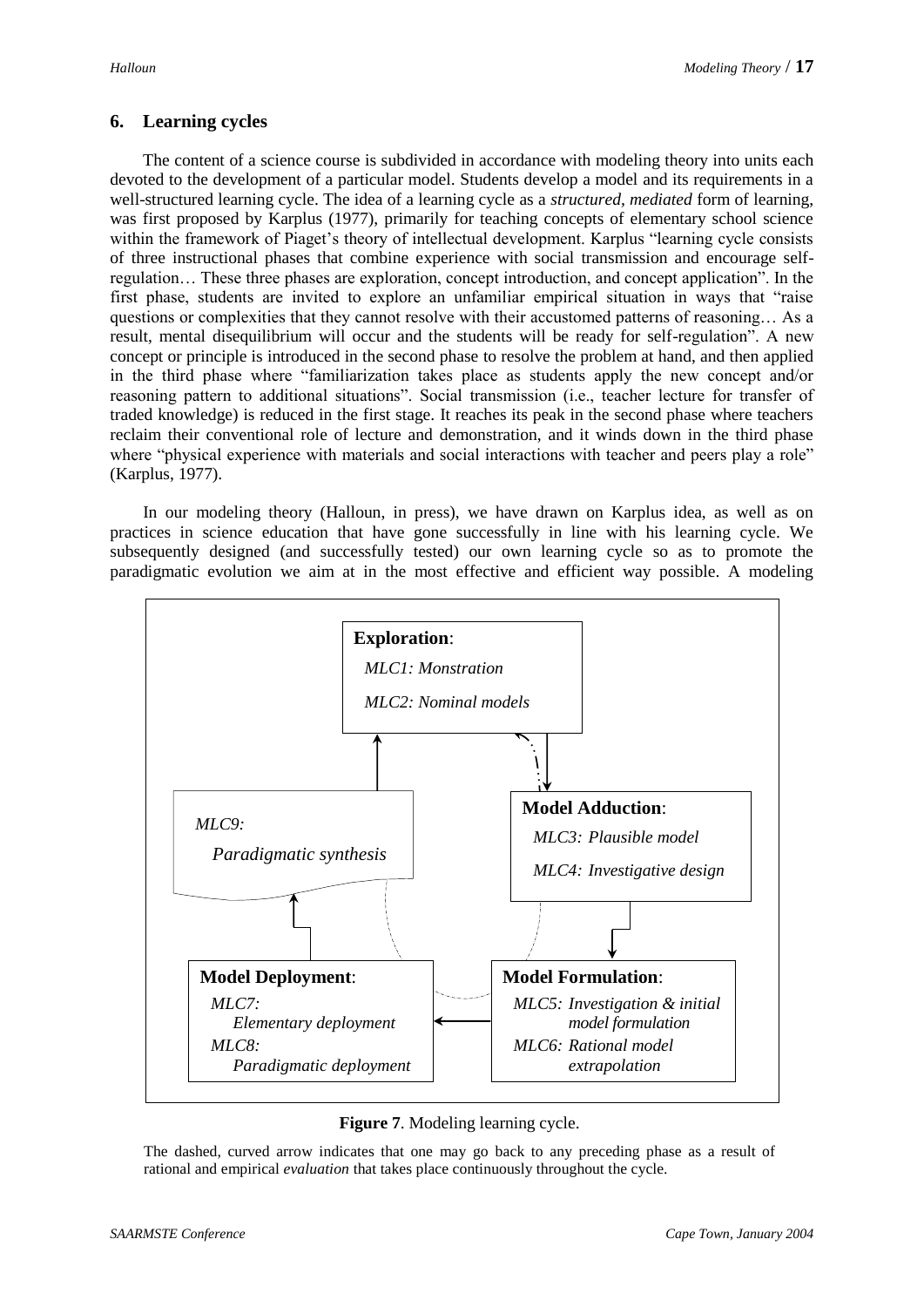learning cycle (MLC) of ours is a five-phase cycle. Successive phases are those of exploration, model adduction, model formulation, model deployment, and paradigmatic synthesis (Figure 7).

A modeling learning cycle begins with the *exploration* phase. This is a two-stage phase (monstration and nominal models proposition) devoted to first motivate students to embark on the construction of a new model of well-defined scope and then roughly consider possible candidates in this direction. In the monstration stage (MLC1 in Fig. 7), students are brought to a state of cognitive disequilibrium whereby they realize: (a) the inadequacy of prior viable knowledge (already constructed models, if any) for describing, explaining and/or predicting in some respects a new pattern that is outside the scope of prior knowledge, and thus (b) the necessity to construct a new model in order to come up with the correct inferences about the pattern in question. Construction of the target model begins in the second stage of the cycle (MLC2) with rough subsidiary models. Subsequently, and throughout the cycle, students are brought closer and closer to the target scientific model through progressive refinement or approximations.

A model is *progressively* developed through a given cycle. When students possess alternative conceptions of limited viability, modeling activities begin with these conceptions and proceed to get them gradually refined until they become commensurable with scientific theory. In this respect, the construction of a given model may begin with a *subsidiary model* that corresponds to the target model, and that students might be familiar with from everyday life and/or from other courses. Otherwise, students begin the process with the construction of a new subsidiary model. Various schematic dimensions of the subsidiary model are then gradually refined and built up until the model acquires the desired form. This is how, for example, construction of the uniformly accelerated particle model may begin with the subsidiary model of a particle in free-fall. At some levels, *successive refinements* of the subsidiary model or of any student conception of limited viability may follow the approach prescribed by Barbara White in her ThinkerTools. White (1993) developed a software whereby, among others, students develop the concept of constant force through a hierarchy of simulation activities, beginning with an activity that simulates the force with identical pulses imparted to a dot on a computer screen.

A *nominal model* constructed in the second exploration stage (MLC2) is a generalization of a subsidiary model. As noted above, a subsidiary model is originally mapped on a particular instance of a pattern, a particular system or phenomenon that students are familiar with, whereas the emerging nominal model is about the pattern itself, i.e. about all physical realities exhibiting the pattern. Both subsidiary and nominal models are entirely constructed by students, and the underlying student paradigms may be anywhere in the profile spectrum extending from naïve to scientific. The structure of the subsidiary model may be well developed in student minds. However, students are intentionally guided to generalize the particular structure of this model in a nominal form (Fig. 5) at this stage in order to ensure that peer negotiations and self-regulation in the coming stage be headed in the right direction, and reduce the chances of coming back to refine model composition in subsequent stages.

Students negotiate subsidiary and nominal models among themselves under teacher moderation. As a moderator, the teacher brings students together to discuss their own models among themselves and practically refine them on their own. S/he could intervene when students fail to do so on their own, but with the only purpose of clearing the way of student negotiations from any noise. This may involve clarification of some student views to the rest of the class, reminding students of conceptions they ask about, passive supply of some empirical data, historical cases or any information that may help students brainstorm and bring their naïve ideas to the surface or get out of any possible gridlock in their negotiations. By the end of this stage, students eliminate all models they duly consider non plausible so that they would be left with no more than three candidate (nominal) models for consideration in the coming stage.

The exploration phase is followed by the *adduction* phase that is intended to focus students' attention on one plausible model that appears to be reliably mapped on the new pattern that is being investigated in the cycle. This is also a two-stage phase. The first stage (MLC3 in Fig. 7) is devoted to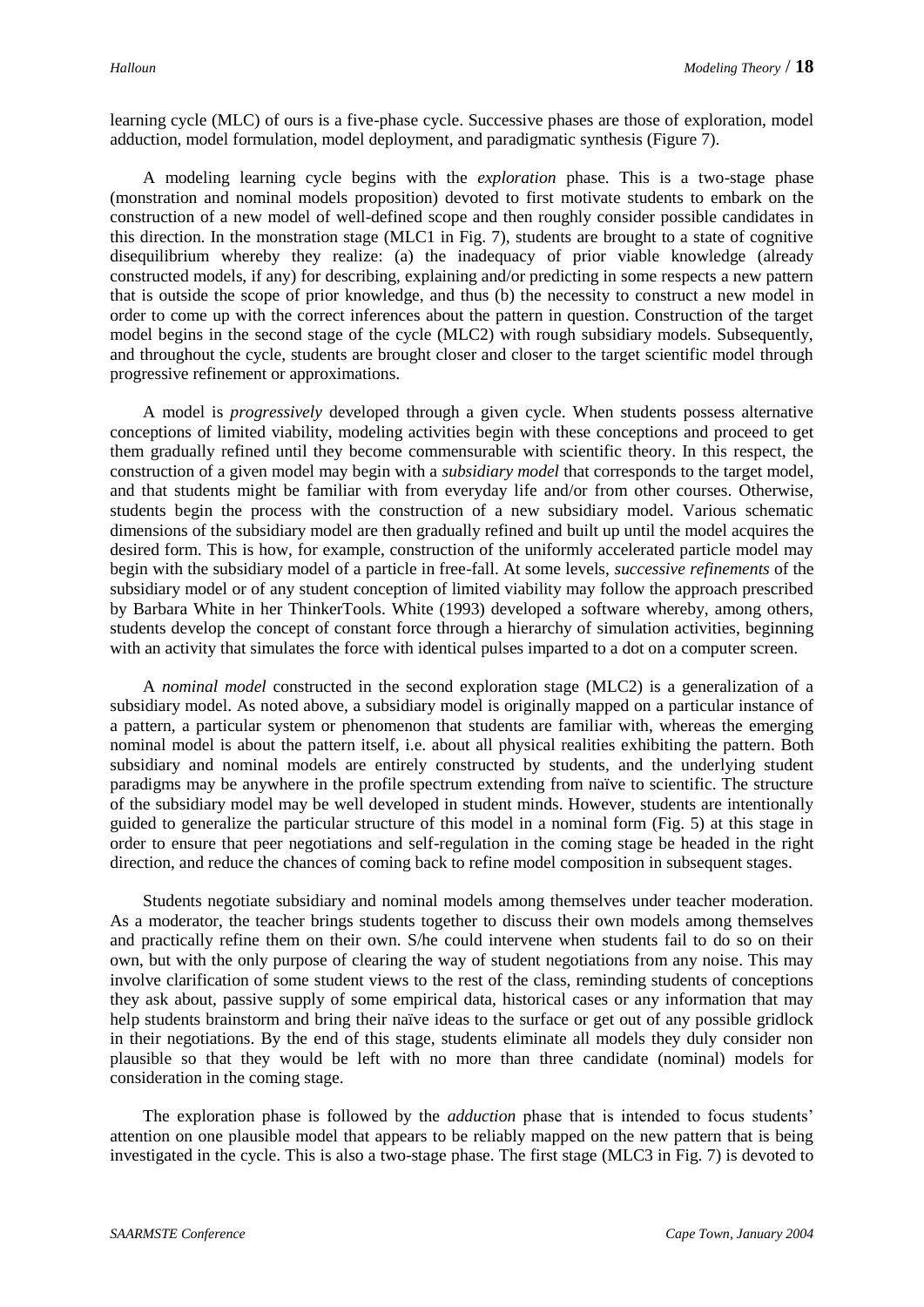the proposition of a *plausible model*, and the second stage (MLC4), to the proposition of an appropriate *investigative design* for empirically testing this model. By the end of this phase, students resolve major incommensurability between their own models and the target scientific model while enhancing their methodology of inquiry. As a consequence, they significantly reduce the naïve dimension and build up the scientific dimension of the corresponding profile (Fig. 1).

In MLC3, students compare nominal models they proposed in the previous phase in a way to come to a consensus on a single model. The emerging model bears all viable elements of its predecessors. It is a hypothetical model that students conjecture explicitly according to the model schema. Nominal hypotheses conjectured in the exploration phase are gradually converted into ordinal hypotheses, and then, if possible, into ratio-type hypotheses (Fig. 5). The plausible model may still include some residual secondary (non salient) and/or naïve elements that students could not entirely resolve, residues shared by all or some groups of students. These residues will be cleared out in the next phase.

In MLC4, students propose and negotiate ideas leading to an investigation designed to assess the model so that it be ready for refinement in the following phase. Depending on equipment availability and procedural feasibility, the design can pertain to a classroom or field experiment, to observations in the real world, or to empirical data about the pattern of study provided by teacher or any other reliable source.

The teacher whose role was restricted to moderation of student brainstorming and negotiation in the previous phase assumes now a more active role, an arbitration role. As an arbitrator, in MLC3 the teacher intentionally steers student interaction in the direction of a single candidate model that is proposed in accordance with the model schema and that has a relatively high degree of viability and low degree of naïveté by comparison to its subsidiary and nominal predecessors. If necessary, s/he also ensures that appropriate new conceptions be constructed to this end. In MLC4, the teacher makes certain that students come up with a sound investigative design to assess the tentative model along with necessary norms and criteria for model acceptance and refutation.

Efficacy and efficiency of a learning cycle depend mostly on the prior two phases, and especially on the model adduction phase. The more of their own ideas they expose in these two phases and assess in class by comparison to one another, and the more transparent and focused the investigative design gets in their minds, the better the chances are for students to bring the self-regulation process to a meaningful conclusion at this point and progress in the direction of a truly scientific model. Gradual formulation of this model takes place for the most part in the third MLC phase, and is achieved in the last phase following model deployment.

The third phase of the modeling cycle is the *formulation* phase. This also a two-stage phase devoted to the formulation of a comprehensive and scientifically sound model based on the outcomes of the investigative design of MLC4 that students carry out in this phase. The formulation will not be exhaustive though because the model has not been sufficiently deployed yet. Model deployment takes place in the fourth MLC phase. New insights will subsequently be gained into various aspects of the model, and the model will be brought then to a maturity level that is high enough to conclude the learning cycle.

In the first formulation stage (MLC5 in Fig. 7), students conduct, in collaborative groups, the investigation they designed in the previous stage, and refine the plausible model of MLC3 in light of the investigation outcomes. By the end of MLC5, students achieve a *preliminary formulation* of the target model, a viable but incomplete formulation. The model thus formulated is a refined, formalized form of the plausible model conjectured in MLC3. Hypotheses in the latter are corroborated, modified or replaced, and the originally conjectured relationships are more precisely expressed (e.g., ordinal or proportional hypotheses are turned into ratio-type law statements). Seldom new major elements that have not been thought about before in one form or another emerge in the newly refined model. There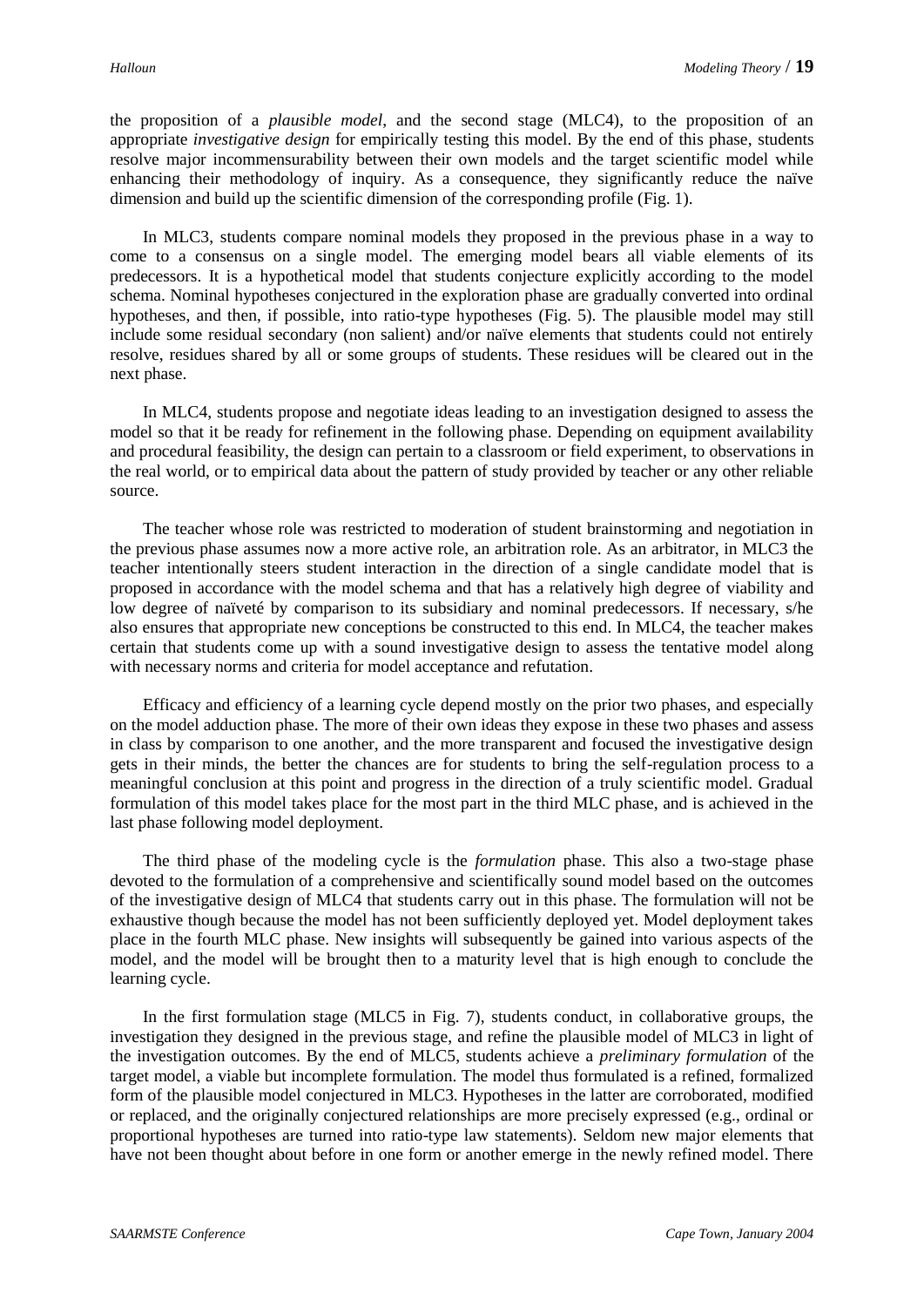is virtually a one-on-one mapping between this model and its predecessor. It is thus common that some primary features of the target model may still be missing. Aside from issues that may be brought about only after model deployment, student investigations cannot possibly cover all model aspects at this stage. Furthermore, various constraints may make it impossible for students to empirically corroborate or even induce certain model aspects. Such aspects may then only be inferred by rational analysis and extrapolation, and perhaps only through teacher scaffolding. These aspects make the object of the next stage.

In the second formulation stage (MLC6), the model constructed so far gets rationally analyzed and extrapolated so as to come close to a comprehensive model formulation. *Rational extrapolation* can take place within the model in question, and/or from previously constructed models. For instance, by the time they have achieved MLC5, students would have already refined, in the form of scientific laws, all hypotheses conjectured in MLC3. When these laws are insufficient to complete the model structure, students can be guided to induce missing laws from available data if possible. If not, they can be guided to formulate these laws by rational extrapolation of laws they have already formulated in MLC5, and/or laws formulated in previous learning cycles, be it generic laws or laws that are particular to some old models.

The teacher assumes consecutively two different roles in this phase of the learning cycle. At the beginning of MLC5, and all through the actual investigation process, the teacher retracts from the arbitration role to supervise the process from a distance as a moderator. Once the investigation is completed and students have prepared their reports, the teacher gets again more involved as an arbitrator of students' interaction to ensure that the model is properly formulated in MLC6. Sometimes, the teacher may even find it necessary to step up her/his intervention to take the form of scaffolding. As such, the teacher may instruct students to follow explicitly a specific path and/or provide them with necessary concepts and tools that are totally missing from their paradigmatic profiles and that are indispensable to complete model composition and structure. Scaffolding may take the form of lecture when practical constraints prevent students from coming up with any of these concepts and tools on their own.

A model gains its full significance only after deployed in the real world for describing, explaining, predicting and controlling the structure and/or behavior of a variety of existing physical realities, for inventing new conceptual or physical realities, and for subsequently bringing to new horizons the theory and paradigm which the model belongs to. New insights are gained as the model is deployed in different contexts and envisaged from different perspectives. It gradually gains in scope (domain and function), and it gets better and better situated in the corresponding theory.

The model constructed up to the third phase of a modeling cycle is deployed in the fourth phase. *Model deployment* activities are chosen so as to allow students complete and reinforce all four schematic dimensions of a model (especially issues that may still be pending at this point), and promote model-based inference in various empirical and rational contexts. Activities are conducted following systematic schemes that students develop for adducing the appropriate model(s) to the "givens" in a situation, and not following rules of thumb or context-specific prescribed routines to determine convenient "relationship(s)" between givens and unknowns. Such schemes and required tools and skills are progressively developed in two deployment stages. In the first stage (MLC7), students deploy in each activity only parts of the model formulated in MLC6. Deployment situations get progressively more complicated until they reach the level of *paradigmatic situations* in MLC7 (Halloun, 1998b), situations each of which requires deployment of the model structure in virtually its integrity. Activities in both stages are chosen to cover all four deployment categories distinguished in Table 1 (application, analogy, reification, and extrapolation), and they are not limited to conventional paper-and-pencil exercises and problems. They include, in addition to conventional exploratory activities, investigative activities of all sorts, thought experiments, historical and contemporary case studies of interdisciplinary nature.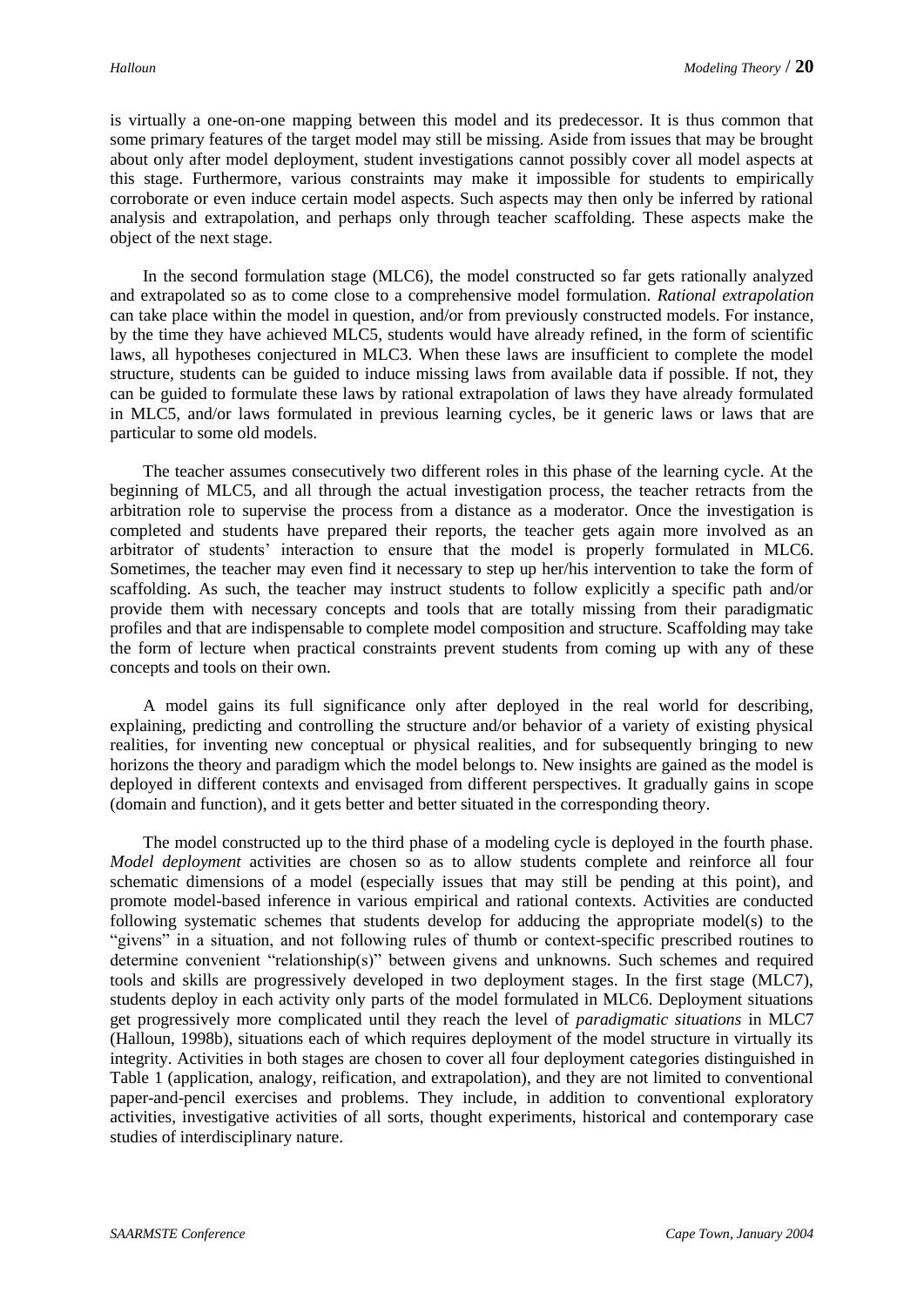Deployment activities, and especially those of paradigmatic deployment, are conducted under teacher arbitration following the same guidelines as the previous two stages. Students are encouraged more in this stage than ever before to rely on themselves and collaborate with the members of their groups whenever possible, and to carry out every deployment activity while reflecting on their own knowledge and regulating it in the most insightful way possible. To this end, they conduct every deployment activity in the manner they conducted the investigation of MLC4 and MLC5, individually or in groups, during class hours whenever that is possible. They expose their work afterwards and discuss it in class the same way they did in MLC5. When peer negotiations head to a dead-end after all possible arbitration, and only then, the teacher may intervene to resolve the issue one way or another by scaffolding.

A learning cycle and thus a modeling unit of instruction are not brought to closure with deployment activities. New insights are gained about the model under construction in the deployment phase. Students need then to consolidate their experience in this phase with what they achieved in previous phases. The last stage of the learning cycle (MLC9 in Fig. 7) is devoted to this end and to subsequent recapitulation of the paradigmatic evolution students gradually achieved in the cycle. Consolidation and recapitulation are conducted as critically as any other process undertaken during the cycle. Every point is systematically evaluated in this stage like in any other stage, and this along the lines of Figure 6. If determined to be viable, students proceed to the following point. Otherwise, students go back to a previous stage where the source of the problem might be rooted so that they can reconsider things and refine them appropriately. The process continues under teacher arbitration until students complete the synthesis of the current cycle and set the stage for the following cycle. Such an evaluation is in fact not limited to this stage, but it is carried out throughout an entire cycle, as implied in the dashed, counterclockwise arrow of Figure 7.

### **7. Efficacy of modeling instruction**

Development of modeling theory has gone in the last two decades with this author (and is still going) through cycles similar to the modeling cycle described above. The theory that has repeatedly shown to be efficacious for secondary school and college physics courses is now being progressively deployed in various scientific disciplines and at all educational levels. Early outcomes show that modeling theory is at least as promising in the latter respects as it is for physics education.

Normative evaluation of modeling theory is the object of a companion paper presented at this SAARMSTE conference (Halloun, 2004). Procedures and outcomes showing the relative efficacy of various components of the theory in fostering the paradigmatic evolution advocated for in this paper are presented in the companion paper. All in all, when deployed in secondary school and college physics courses, the theory has been leading to the following outcomes:

- *Better conceptions*. Students show significantly better conceptual understanding of scientific theory following modeling instruction than following other forms of instruction. The Inventories of Basic Conceptions (IBC) is a battery of standardized instruments developed by this author for assessing student qualitative, conceptual understanding of basic conceptions (concepts, laws) in given courses. IBCs include instruments similar to what used to be called the Mechanics Diagnostic Test (Halloun, 1984; Halloun & Hestenes, 1985b) or the Force Concept Inventory (Hestenes, Wells & Swackhamer, 1992) in physics education. Under modeling instruction students score on IBC posttests up to two standard deviations, on average, higher than students who learn physics under conventional instruction of lecture and demonstration.
- *Better processes*. When given identical assignments and exams consisting of tasks similar to end of chapter problems typically found in traditional textbooks, students score on average up to three times better under modeling instruction than under conventional instruction. The better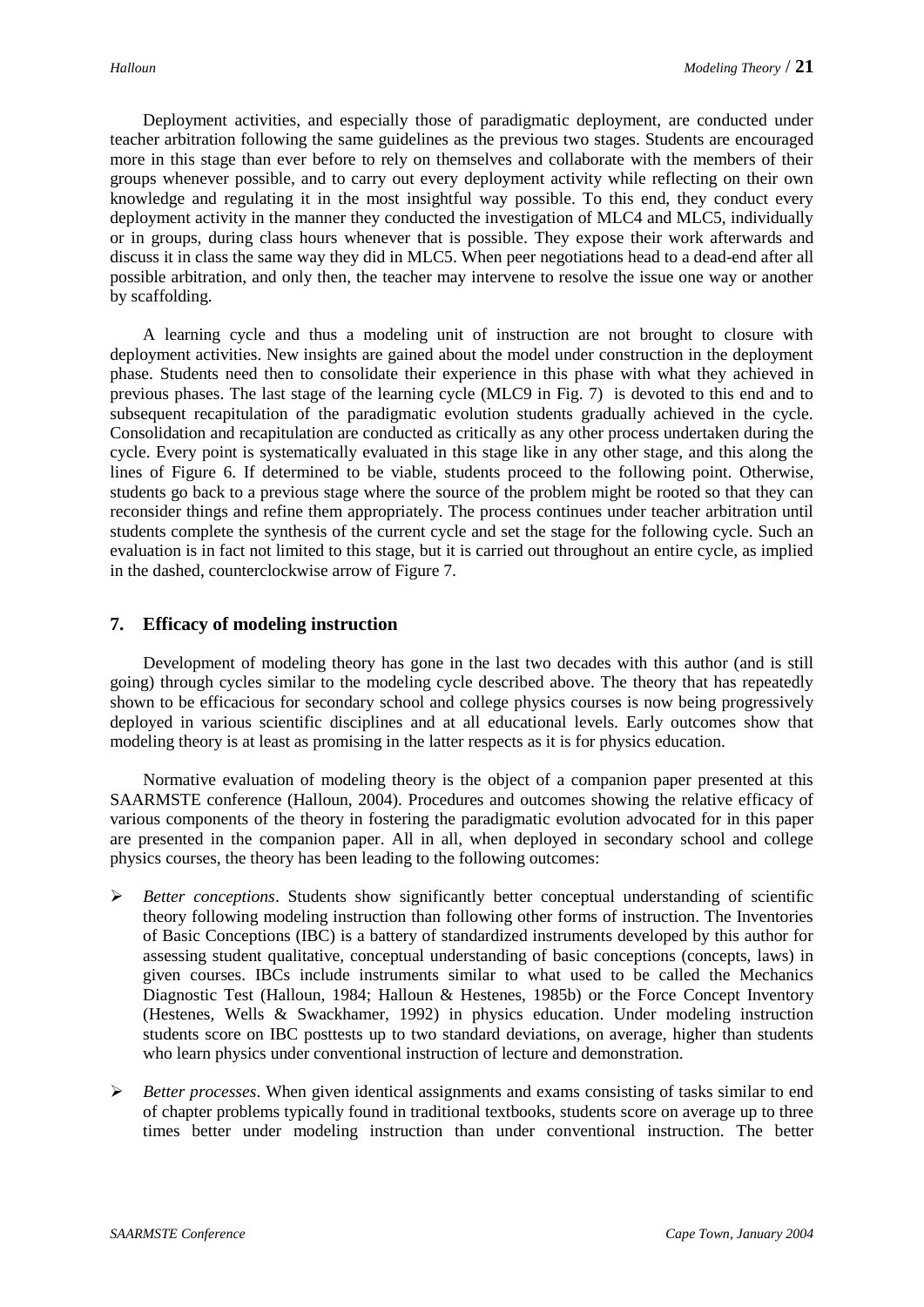performance is reflected in systematic problem solving (modeling) procedures used significantly more by the former group of students than the latter.

- *Better views about the nature of science*. The Views About Science Survey or VASS (Halloun, 2001b, Halloun & Hestenes, 1998), is a battery of instruments designed to assess student views about the nature of scientific theory and about how scientists go about developing and validating such theory. As assessed by VASS, more students express views about the nature of science aligned with scientific realism rather than naïve realism following modeling instruction than other forms of instruction.
- *Better learning styles*. VASS also includes parts designed to assess how students go about studying a given science course. It shows that students under modeling instruction tend to follow the canons of reflective and insightful inquiry more systematically in their study than other students.
- *Lower attrition rates*. The rate of students who withdraw from a given course before its end or fail the course upon its completion is in modeling down to one third of what it normally is in conventional courses.
- *Equitable learning*. May be the most significant outcome of modeling instruction is that it bridges the gap in a way yet unmatched between students who are traditionally considered as low achievers and those who are considered as high achievers. So-called low achievers are normally left behind following conventional instruction. Instead, under modeling instruction, they are enabled to complete their courses with above average performance.
- *Transportability to other courses*. Inquiry skills, tools and learning styles that students develop under modeling instruction are stable and generic. Students take advantage of them to excel in their study when taking subsequent science courses, irrespective of whether or not modeling instruction is followed in these courses.

#### **Acknowledgments**

The first six sections of this paper draw on an upcoming book for the author on modeling theory in science education (Halloun, in press). The last section draws on a companion paper presented at this SAARMSTE conference and dealing with the evaluation of modeling theory (Halloun, 2004).

Development of modeling theory to the state reported in this paper could not have been possible without the collaboration of numerous colleagues and students around the world and the sponsorship of a number of organizations. They all deserve to be duly acknowledged. Special acknowledgment is though due to the collaboration of David Hestenes and the Modeling Research Team at Arizona State University, and to the sponsorship of the National Science Foundation in USA and Lebanese University in Beirut, Lebanon.

## **References**

Archambault, R.D. (Ed.). (1974). *John Dewey on Education: Selected Writings.* Chicago, IL: The University of Chicago Press.

- Bachelard, G. (1940). *La Philosophie du Non*. Paris: Quadrige (4<sup>th</sup> edition, 1994) / Presses Universitaires de France.
- Bower, G.H., & Morrow, D.G. (1990). Mental Models in Narrative Comprehension. *Science,* 247, 44- 48.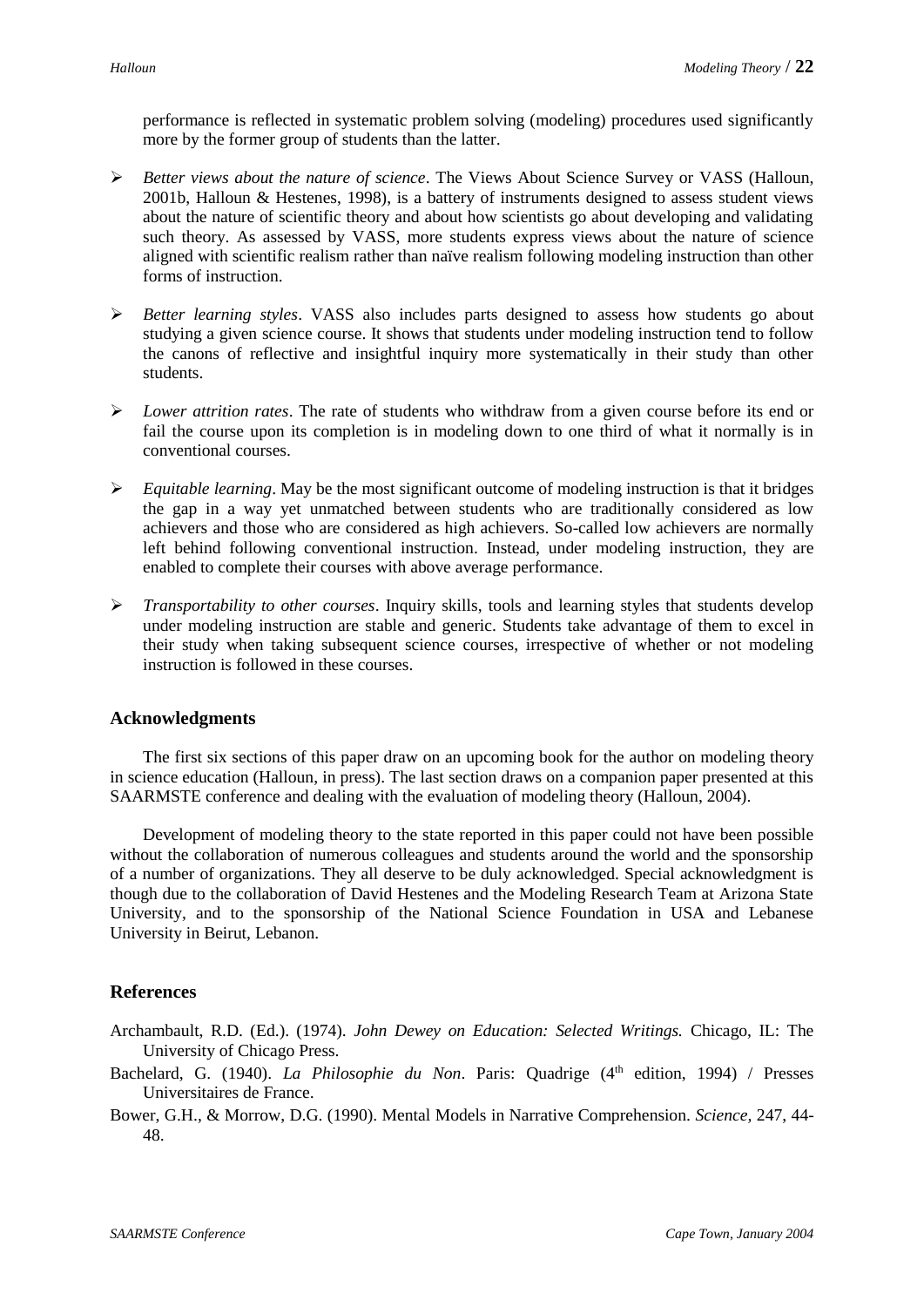- Cobern, W. W. (1995). Science education as an exercise in foreign affairs. *Science & Education,* 4 (3), 287-302.
- Cobern, W.W. (1993). College students' conceptualizations of nature: An interpretive world view analysis. *Journal of Research in Science Teaching,* 30 (8), 935-951.
- Ericsson, K. A. & Charness, N. (1994). Expert performance. Its structure and acquisition. *American Psychologist,* 49 (8), 725-747.
- Feuerstein, R. & Jensen, M. R. (1980). Instrumental enrichment: Theoretical basis, goals, and instruments. *The Educational Forum*, 401-423.
- Giere, R.N. (1994). The cognitive structure of scientific theories. *Philosophy of Science, 61,* 276-296.
- Hake, R. R. (1998). Interactive-engagement versus traditional methods: A six-thousand-student survey of mechanics test data for introductory physics courses. *American Journal of physics*, 66 (1), 64-74.
- Hake, R. R. (1992). Socratic pedagogy in the introductory physics laboratory. *The Physics Teacher, 30,* 546-552.
- Hake, R. R. (1987). Promoting student crossover to the Newtonian world. *American Journal of Physics, 55* (10), 878-884.
- Halloun, I. (In press). *Modeling Theory in Science Education.* Dordrecht: Kluwer Academic Publishers.
- Halloun, I. (2004). Normative evaluation of science curricula: The case of the modeling curriculum. *Proceedings of the 12th Annual Meeting of the South African Association for Research in Mathematics, Science and Technology Education.*
- Halloun, I. (2001a). *Apprentissage par Modélisation : La Physique Intelligible.* Beirut, Lebanon: Phoenix series / Librairie du Liban Publishers.
- Halloun, I. (2001b). *Student Views about Science: A comparative Survey.* (2001). Beirut, Lebanon: Phoenix series / Educational Research Center, Lebanese University.
- Halloun, I. (2000). Model-laden inquiry: A prescription for effective physics instruction. *THEMES,* 1 (4), 339-355.
- Halloun, I. (1998a). Schematic concepts for schematic models of the real world. *Science Education,* 82 (2), 239-263.
- Halloun, I. (1998b). Interactive model-based education: An alternative to outcomes-based education in physics. *South African Journal of Science,* 94*,* 313-318.
- Halloun, I. (1996). Schematic modeling for meaningful learning of physics. *Journal of Research in Science Teaching,* 33 (9), 1019-1041.
- Halloun, I. (1994). Teaching model construction for solving physics problems. *Recherches Pédagogiques,* 19*,* 5-17.
- Halloun, I. (1986). Le réalisme naif et l'apprentissage de la physique. *Recherches Pédagogiques*, 17, 23-47.
- Halloun, I. (1984). *The Use of Models in Teaching Newtonian Mechanics*. Unpublished PhD dissertation. Tempe, AZ: Arizona State University.
- Halloun, I., & Hestenes, D. (1998). Interpreting VASS dimensions and profiles. *Science & Education*, 7 (6), 553-577.
- Halloun, I., & Hestenes, D. (1987). Modeling Instruction in Mechanics. *American Journal of Physics*, 55 (5), 455-462.
- Halloun, I., & Hestenes, D. (1985a). Common sense concepts about motion. *American Journal of Physics*, 53 (11), 1056-1065.
- Halloun, I., & Hestenes, D. (1985b). The initial knowledge state of college physics Students. *American Journal of Physics*, 53 (11), 1043-1055.
- Heller, P., Foster, T., & Heller, K. (1997). Cooperative group problem solving laboratories for introductory classes. In: E. F. Redish & J. S. Rigden (Eds), *The Changing Role of Physics Departments in Modern Universities. Proceedings of ICUPE*, 913-933. College Park, MD: American Institute of Physics.